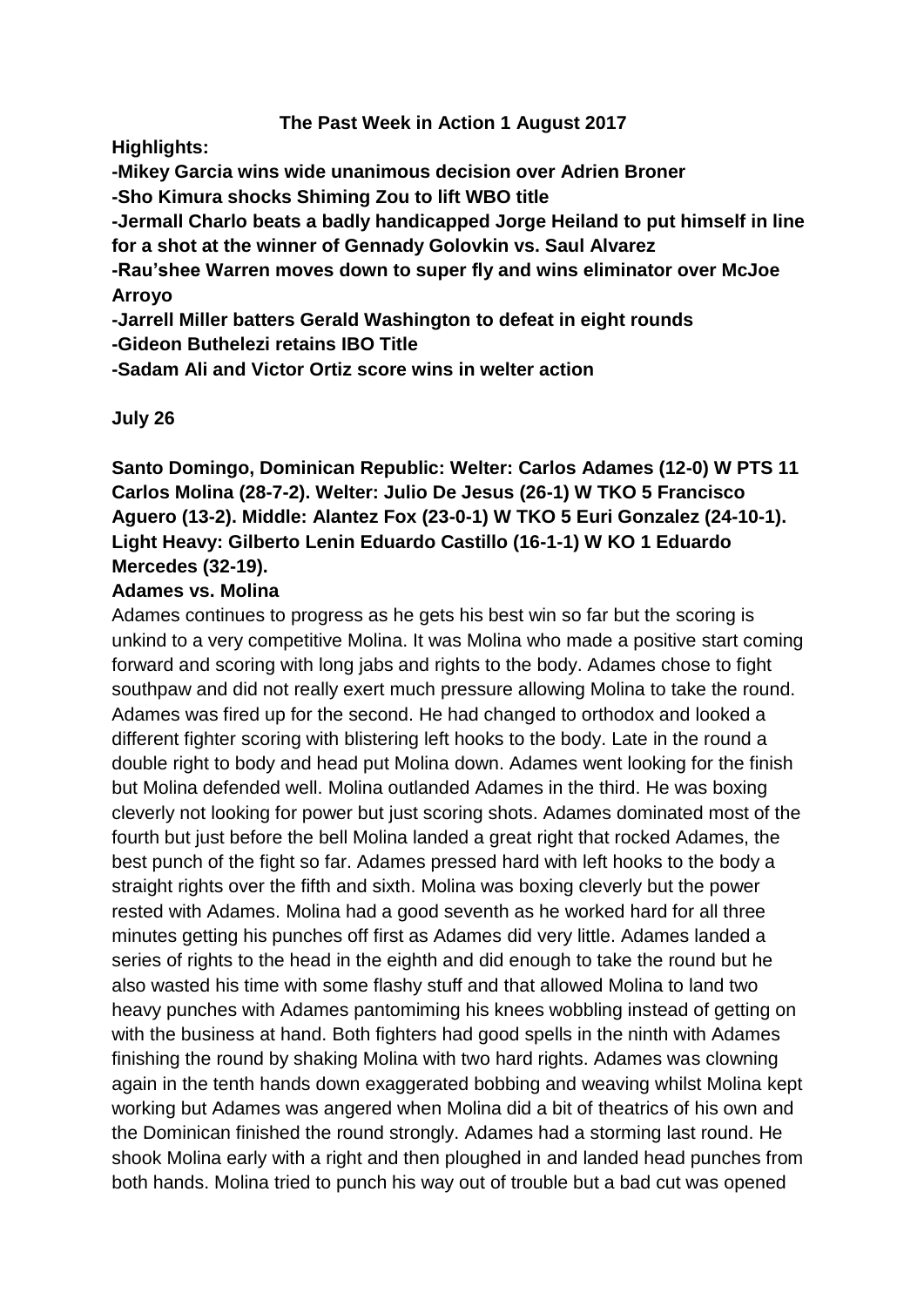over his left eye and he looked in serious trouble at the bell. Scores 110-89, twice and 109-99. The 23-year-old New York-based Adames was a regular in the Republic's amateur team. He lifted a gold medal at the Pan American Youth Championships and competed at the World Youth Championships as well as getting a bronze at the Pan American Championships and competing at the World Championships. He is showing real promise as a pro with the scalps of Patrick Lopez, Ivan Alvarez and Juan Carlos Prada already hanging from his belt. Former IBF super welter champion Molina, 34, has won his last six fights but they have all been low key matches as he has ongoing problems with US Immigration preventing him from fighting in the USA.

#### **De Jesus vs. Aguero**

De Jesus gets another inside the distance win as he halts competitive fellow-Dominican Aguero. There was some bad blood on show as both indulged in some taunting. De Jesus had height and reach over Aguero. He has a powerful jab but hardly used it. He was walking through the punches from Aguero and scoring with long scything hooks. Aguero made more use of his jab and caught the advancing De Jesus flush with hard counters. De Jesus probably had a slight lead after three rounds but the fourth was a wild affair that virtually decided the fight. Aguero came out so fast you would have thought he was late for a hot date and he landed a series of hard head punches that sent De Jesus back across the ring to the ropes. Aguero went in throwing punches and left himself open and De Jesus nailed him with a huge right. Aguero staggered back on wobbly legs and for the rest of the round he was running and holding to survive. De Jesus came out to finish it in the fifth. He drove Aguero to the ropes and as he unloaded punches Aguero slipped out between the ropes and almost fell out of the ring. The referee stopped the fight and helped him back up. For me the ropes had held Aguero up and there should have been a count. Aguero was shaky and De Jesus trapped him on the ropes and threw punches until the referee stopped the fight with 17 seconds left in the round. The tall 35-year-old De Jesus was stopped in three rounds by Victor Cayo but has now won eleven in a row since then 10 of them by KO/TKO out of a total of 24 inside the distance wins. Aguero scored 11 wins in his first year as a pro but was inactive in 2014 and then again in 2016 and lost to Ricardo Garcia for the Dominican title in March this year.

### **Fox vs. Gonzalez**

This was a farce. Fox 6'4" (193cm) towered over little Gonzalez. It was almost a case that Gonzalez would have had to climb to the top of the ring post to look Fox in the eye. Fox used his elongated jab and left hooks to the body with Gonzalez just throwing himself forward trying to get close enough to punch. Fox took his time breaking Gonzalez down. By the fifth Fox was stalking Gonzalez as the Dominican circled the ring. When Fox trapped him he was landing chopping rights and digging to the body. At the end of the round Gonzalez's corned called the doctor over and they signalled to the referee the fight was over. The 25-year-old from Maryland has won 16 on the bounce since an early career draw with Frank Galarza. He is rated No 14 by both the IBF and WBA. The farce did not even provide Fox with any useful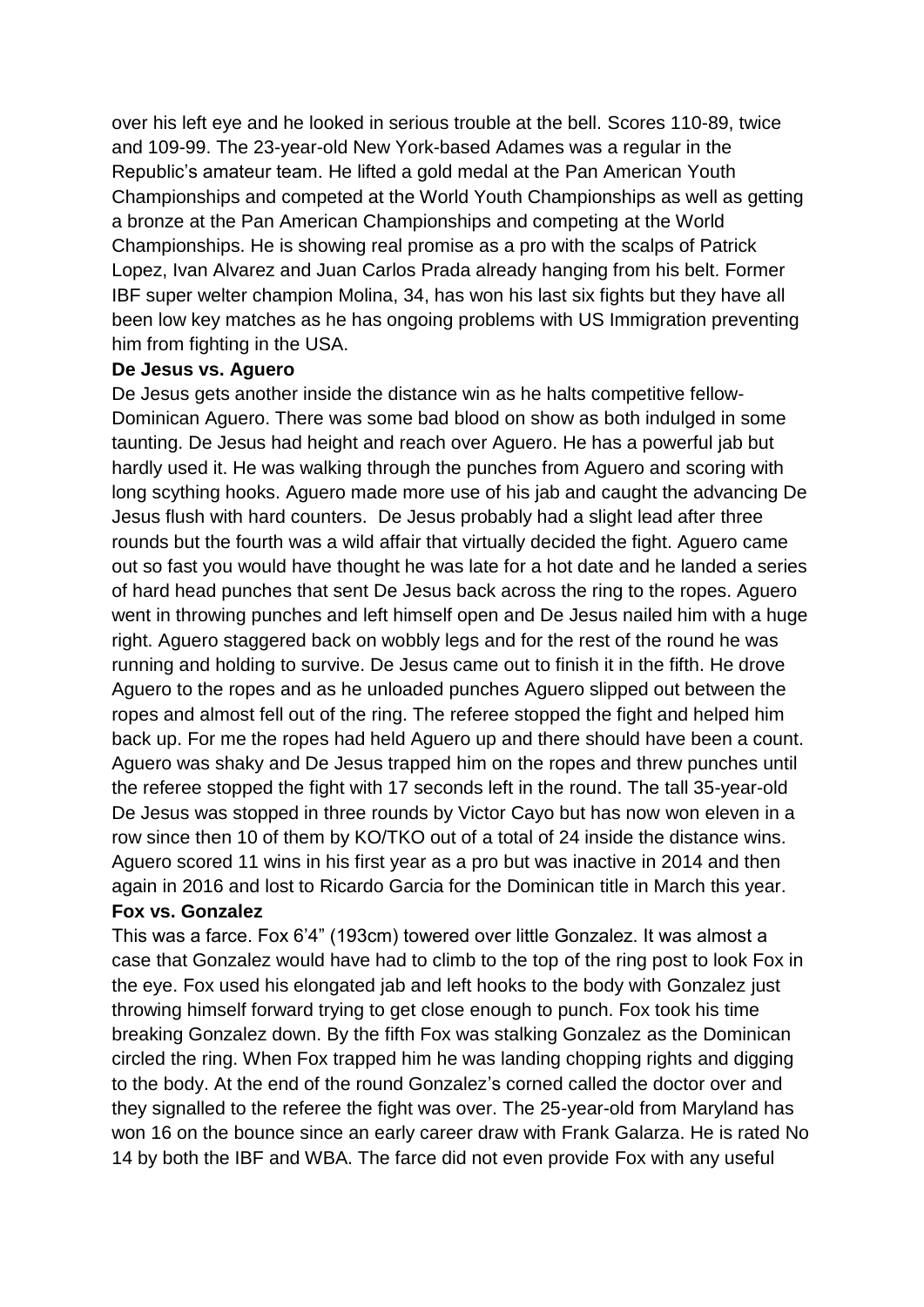sparring. Gonzalez, 38, a former NABF and Dominican welter champion has now lost his last 7 fights 5 of them by KO/TKO.

### **Castillo vs. Mercedes**

Farce seems the word of the day and this was also one. The 6'2" (188cm) Castillo, a former top amateur, was a good head taller than Mercedes who had fought as a welter/super welter early in his career. Castillo immediately took Mercedes to the ropes and attacked the body with left and right hooks. Mercedes tried to fire back but was being driven around the ring soaking up punishment. He managed to fight his way off the ropes but walked into a thunderous right uppercut that put him down on his back. He slowly climbed to his feet using the ropes to pull himself up and it looked as though that took about 12 seconds but the referee waived the fight over anyway. Gilberto "Lenin" was 15-0-1 in his first 16 fights before losing a majority decision to unbeaten Joseph Williams in February. As an amateur he put on weight as he progressed. He was Dominican Youth champion at 69kg, Pan American Junior champion at 69kg, Dominican Republic champion in 2007 at 69kg, won his way throught the Americas Qualifiers for the 2008 Olympics at 69kg beating Tureano Johnson, competed at the Olympics at 69kg, competed at the World Championships in 2009 at 81kg and won the Dominican title again in 2009 at 91kg. He has skill and power so could yet be a player. Mercedes is 4-7 in his last 11 fights with 6 of those losses by KO/TKO.

# **Kingston, Jamaica: Super Welter: Sakima Mullings (23-3) W TKO 6 Phil Rose (9-5-1). Middle: Kemahl Russell (11-1) W KO 1 Nigel Edwards (9-2). Mullings vs. Rose**

Mullings outclasses Rose to win the Contender championship belt yet again. Mullings used speed and skill to outbox Rose from the start. Rose had promised to knock Mullings out but that was never going to happen. Mullings was able to avoid the big slow punches of Rose over the first three rounds. After a big right from Rose did land Mullings got down to business. He landed a cluster of punches in the fifth that had Rose in trouble at the bell. In the sixth Mullings trapped Rose on the ropes and was unloading heavy punches when the referee stepped in and stopped the fight. The 35-year-old Mullings makes it 15 wins by KO/TKO. He has lost only 2 of his last 21 fights and they were a split decision against Clive Atwell and a majority decision to Frederic Lawson with both fights taking place in the other guy's home territory. He picks up a \$17,000 prize. Canadian-based Rose, 28, had won his last four fights.

### **Russell vs. Edwards**

If you came to ogle the ring card girls this was not your night. Edwards made a lively start until a left hook to the head put him face down on the canvas after just 74 seconds. The fight was immediately waived off with the doctor called in to help tend to Edwards so no round two and no ring cards required.. Now 9 wins by KO/TKO for 28-year-old Jamaican Russell. Last time out in March he was stopped in five rounds by world rated Sergiy Derevyanchenko so a welcome return to winning ways.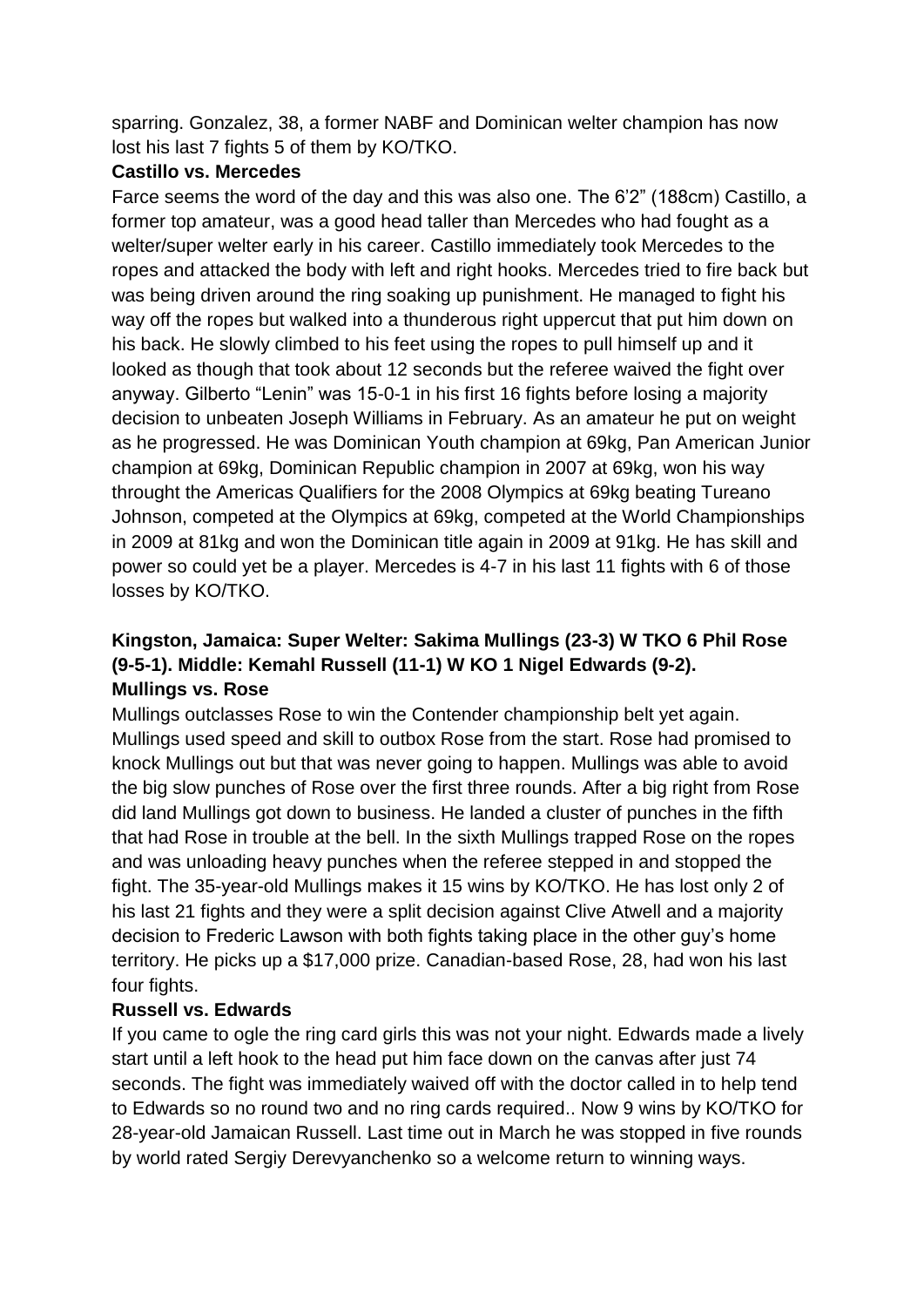Edwards, 38, from Trinidad and Tobago has a win over experienced Kirt Sinnette but was coming off a loss to fellow Trinidadian Sheldon Lawrence in January

# **July 28**

#### **Shanghai, China: Fly: Sho Kimura (15-1-2) W TKO 11 Shiming Zou (9-2).** 4

Kimura breaks Chinese hearts as he beats Zou on a late stoppage to win the WBO title.

# **Round 1**

It was caution to the winds here as Zou and Kimura were trading punches from the outset. Kimura was forcing the fight scoring with left hooks to the body with Zou getting home some right counters but under pressure all the way Score 10-9 Kimura

# **Round 2**

Kimura continued to storm forward in the second setting a very fast pace. Zou was on the back foot for the whole three minutes. He was boxing with both hands down at thigh level and firing quick, accurate counters as Kimura marched forward Score 10-9 Zou 19-19 Even

# **Round 3**

Kimura continued to march forward in the third firing hooks to the body. Zou was looking confident again holding his hands low in position to counter and frustrating Miura with good footwork.

Score 10-9 Zou 29-28 Zou

# **Round 4**

In this one Kimura continued his relentless attacking. Zou never used his gloves to block a punch relying completely on footwork and upper body movement. Although Zou was not loading up on his punches he was finding gaps as Kimura walked forward and took the round.

Score 10-9 Zou 39-37 Zou 39-37 Zou

# **Round 5**

Kimura clearly took this one. He was focusing on the body. Initially Zou adopted an orthodox hands up style and stood and traded but with Kimura landing with hooks from both hands and some straight rights Kimura went on to back foot with his hands down and it was Kimura''s round

Score 10-9 Kimura **48-47** Zou

# **Round 6**

Early in the sixth as Zou lunged forward their heads clashed and Kimura was cut badly over his right eye. The referee immediately called for the doctor to examine Kimura. It was a long cut and bled heavily so a serious handicap but Kimura was allowed to continue. He swarmed after Zou walking onto light counters but pumping out punches with both hands to win the round.

Score 10-9 Kimura 67-57 Even

**Round 7**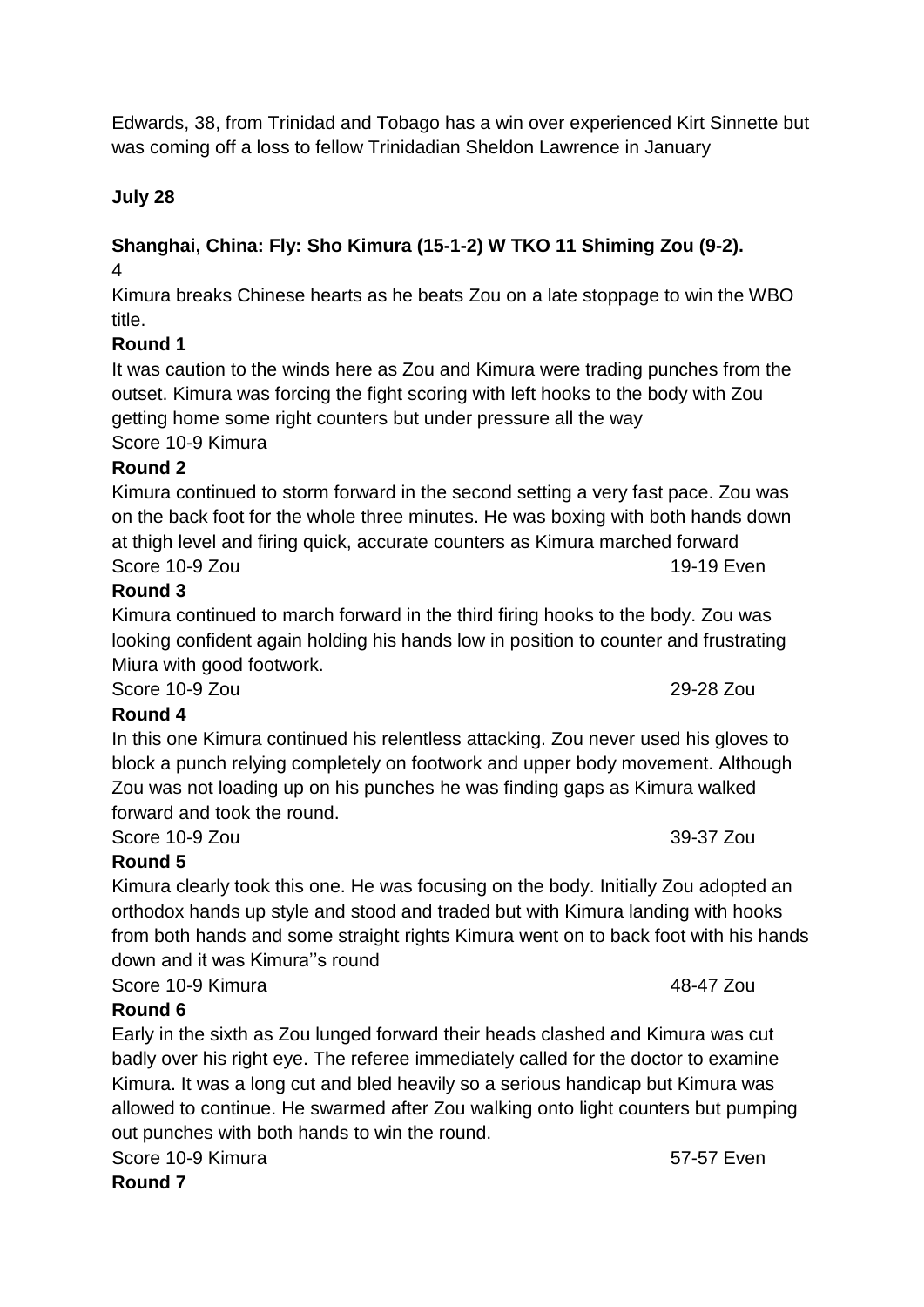Kimura pounded away to the body in this one. Kimura's cut was causing him problems but Zou was looking tired and his work rate dropped under the constant pressure from Kimura. However Kimura was moving in on a straight line that helped Zou acquire the target for his counters

Score 10-9 Zou 67-66 Zou

# **Round 8**

Kimura's punch output was incredible in this round. He pumped out hooks to the body forcing Zou to raise his hands in a tradition guard and Kimura went on punching and punching. Zou was slotting home accurate counters but with no power so he was not able to halt the challenger's march.

Score 10-9 Kimura 76-76 Even

# **Round 9**

It was hands by his side against for Zou in this one. His movement was frustrating Kimura who was chasing in vain and pawing at his right eye where the blood from the cut was hampering him. Zou did not seem to possess anything even remotely like a power punch as he was just stabbing his punches but he was the one doing the scoring.

Score 10-9 Zou 86-85 Zou and 200 and 200 and 36-85 Zou and 36-85 Zou and 36-85 Zou and 36-85 Zou and 36-85 Zou

# **Round 10**

Kimura seemed tireless as he pursued Zou for all three minutes. At distance it was Zou finding gaps and just poking out punches with no power whatsoever and Kimura continually banging away at the body with hooks. Zou slipped to the canvas twice and whilst the offending water was being towelled away Zou's second entered the ring unbidden and tried to rough up the sole of Kimura's boots and he was lucky as it could have led to his boxer's disqualification as the referee had not indicted he could enter the ring.

Score 10-9 Kimura 95-95 Even

# **Round 11**

It looked like same old same old in the eleventh as Kimura stormed forward. He landed a series of good head punches. Kimura was dominating the round chasing Zou and landing to head and body. It looked as though a tiring Zou was close to being overwhelmed but Kimura was now also slowing and looking exhausted. Somehow Kimura found some more energy and stepped up his attacks again bombarding Zou with punches until with just 50 seconds left in the round Zou dropped to his knees looking finished. He staggered up on unstable legs and was swaying back and forth and the referee rightly waived the fight over. Official scores at the finish: 97-93 and 96-94 for Zou and 96-94 for Kimura. Sheer tireless aggression won this one for Kimura. He lost his first pro fight so is now 15-0-2 in his last 17. Despite that he did not look a risky challenger as he has never faced a rated opponent. He owed his WBO No 7 rating to winning the WBO Asia Pacific title against an 8-0 novice and his last three wins were over fighters with combined records of 14-4. This was a disaster for 36-year-old Zou on a number of levels. It cost him his WBO title, it highlighted his lack of a punch, made his breaking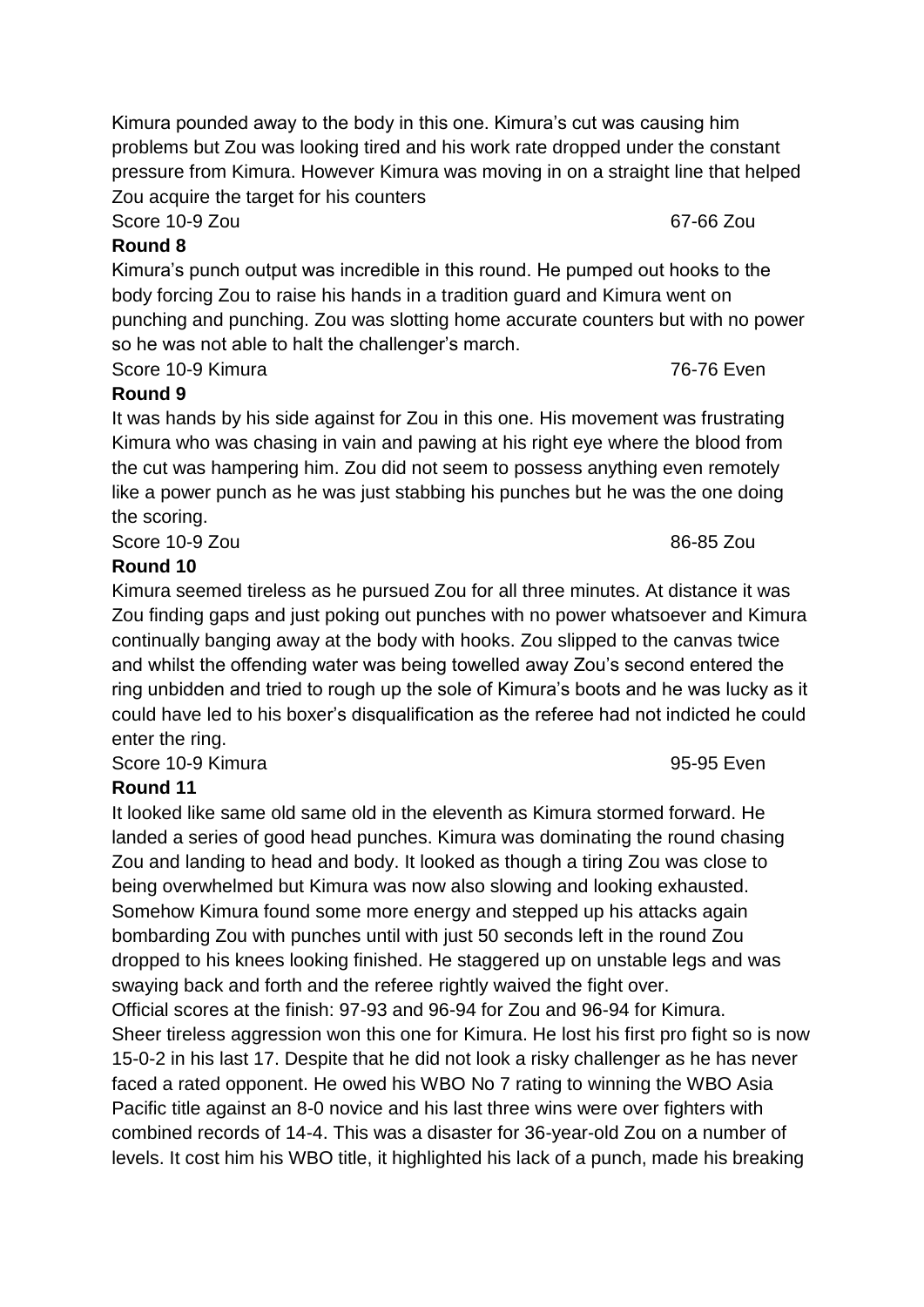with Top Rank look a poor decision and must have harmed his status in Chinese eyes.

# **East London, South Africa: Super Fly: Gideon Buthelezi (20-5) W PTS 12 Ryan Ray Ponteras (20-12-1). Super Bantam: Ludumo Lamati (12-0-1) W PTS 12 Luis Melendez (47-11-1).Bantam: Mzuvukile Magwaca (19-0-2) W KO 2 Yesner Talavera (15-5-1,1ND). Minimum: Siphamandla Baleni (12-1-1) W PTS Bangile Nyangani (4-1).**

# **Lamati vs. Melendez**

Lamati continues to climb and continues to impress. The 25-year-old from Johannesburg comprehensively outboxed experienced Colombian southpaw Melendez to win a wide unanimous decision and the vacant IBF Inter-Continental title. Scores 119-108 twice and 120-107. Lamati already holds the African Boxing Union and South African titles. As an amateur he was South African champion three times and competed at the World Championships and All-African Games but did not get through the African Qualifiers for the 2012 Olympics. He is one of those saved by boxing. As a youth he ran with the wrong crowd and was briefly imprisoned before boxing became his way of life. He owes a great deal to the late Nick Durandt. Melendez, 37, lost to Fernando Montiel for the WBO super fly title in 2007 and to Joseph Agbeko for the IBO bantam crown and was 13-1 in his last 14 fights going into this one

### **Buthelezi vs. Ponteras**

As expected Buthelezi proves too good for Filipino Ponteras and retains his IBO title with big points difference. It was not one of Buthelezi's most sparkling performances. Initially the South African set out to end this one early but Ponteras absorbed Buthelezi's punches and hit back with enough of his own for Buthelezi to be forced to fight on the back foot for much of the contest as has been his usual style. After four rounds Buthelezi had already established a big lead with the cards reading 40-36 twice and 39-37 for the champion. He easily outboxed the challenger but could never stop Ponteras advancing but had done enough to increase his lead after eight to 79- 73 twice and 78-74. Ponteras had a good ninth but it was not enough to turn the tide. Buthelezi finally broke through flooring Ponteras in the eleventh but had to settle for a points win. Scores 118-109, 118-111 and 118-112. Buthelezi was making the third defence of his IBO title. He is a three-division champion with the IBO have previously held their minimum and light fly titles but when he tried for a WBC title at light fly he was crushed in two rounds by Adrian Hernandez. He is the only South African to have a win over Hekkie Budler. Filipino champion Ponteras had won his last seven fights.

### **Magwaca vs. Talavera**

Magwaca wins the vacant IBF Inter-Continental title with kayo of Nicaraguan Talavera. "Old Bones" makes it 11 wins by KO/TKO. He was world rated back in 2015 but contractual problems led to him being inactive throughout 2016. He returned to the ring in March winning the WBFederation title on a split verdict over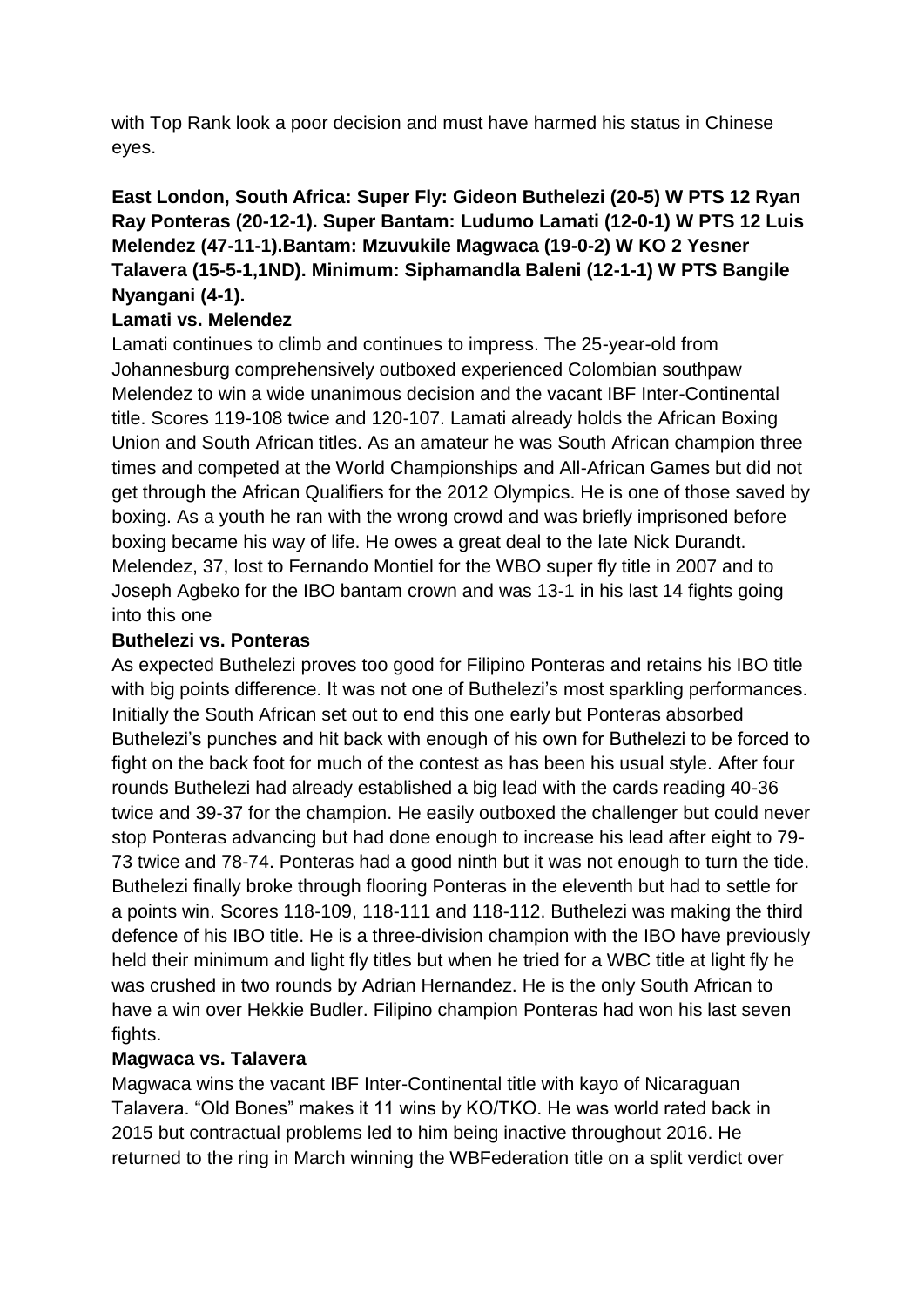Jason Canoy and is currently rated No 13 by the IBF. First loss by KO/TKO for Talavera but also first fight for 17 months.

### **Baleni vs. Nyangani**

Baleni retains South African title with unanimous decision over former top amateur Nyangani. Scores 117-111, 117-114 and 115-113. Second defence of the national title for "Toyboy" who had won his last 5 fights and has a ridiculous No 8 rating from the WBA for winning their Pan African title by beating a guy with 10-5-4 record. This was the first time Nyangani, the South African No 2 and former South African amateur champion, had gone past six rounds

# **Kissimmee, FL: USA: Super Bantam: Daniel Lozano W TKO 2 David Carmona**

**(20-5-5).** Carmona blows his world rating and only has himself to blame. He was to have fought unbeaten Puerto Rican Jose Martinez for the vacant WBO-NABO title but Carmona came in 4lbs over the contract weight. Martinez declined to fight so Daniel Lozano was pulled in at 24 hours notice. In the first round Carmona used quicker hands and a slight edge in reach to box confidently piercing Lozano's guard with jabs and he scored with a sizzling straight right. Carmona was bossing the second round slotting home jabs and landing a sharp left hook. Just past the two minute mark Lozano suddenly uncorked a thunderbolt of a left hook that sent Carmona flying back and down spread-eagled on the canvas. He struggled to get to his feet taking a couple of attempts and when he made he was very rocky and the fight should have been stopped. The referee let it continue and Lozano drove Carmona along the ropes landing a right to the head and a left. Another left put Carmona down on his back half out under the ropes and after initially starting to count the referee just waived the fight over. Floridian Lozano, 27, had been preparing for another fight so was in good shape. He gained revenge for a points loss to Carmona in 2015 one of three losses in a row he had suffered in tough fights coming into this one. He now has 11 wins by KO/TKO and with Carmona rated by the WBA, WBC and WBO it should lead to a world ranking spot. Disaster for 26 year-old Carmona and he only has his own carelessness with his weight to blame. He had come up short in a shot at the WBO super fly title in 2013 being halted by Omar Narvaez. He then drew with Warlito Parrenas for the interim WBA title in 2015 before losing on points to Naoya Inoue in a second shot at the WBO tile in May last year. He again lost in March this year but it was almost as good as a win as he gave Carlos Cuadras all sorts of problems before losing on points and going into this one was rated WBA 11/WBC 15/WBO 15 at super fly.

# **Managua, Nicaragua: Fly: Cristofer Rosales (24-3) W PTS 10 Jose Martin Tecuapetla (13-8-4). Super Light: Winston Campos (27-3-5) W KO 4 Marco Acevedo (10-2). Super Fly Keyvin Lara (21-2-1) W Yader Cardoza (22-12-1). Rosales vs. Tecuapetla**

Rosales gets back to the winning habit with hard earned victory over Mexican Tecuapetla. The world rated Nicaraguan had edges in height and reach and as long as he made use of them he was able to dominate. Tecuapetla did not let that happen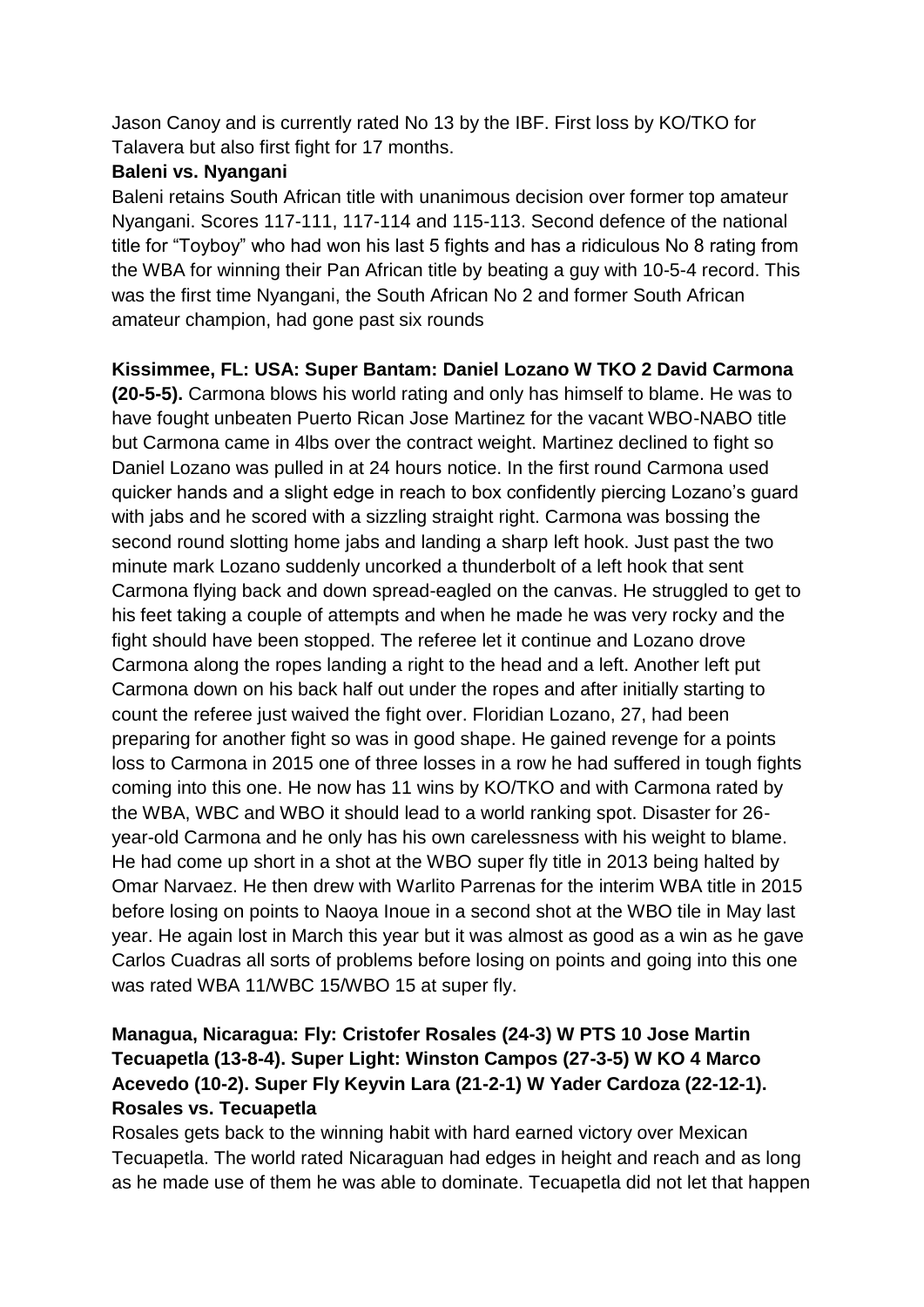very often. The Mexican was constantly getting inside and scoring with hooks from both hands and Rosales decided to match him instead of boxing. A fiery fourth typified the action with Rosales landing a series of rights to the head forcing Tecuapetla on to the back foot only for Tecuapetla to end the round driving Rosales back with a series of wild hooks. The local fighter was fighting Tecuapetla's fight and was getting the better of the exchanges but lacked the punch to seriously hurt the Mexican and at the end of the seventh a left to the head shook Rosales. The stood and traded throughout the eighth but there was an extended break before the start of the ninth. One of the adverts on the canvas was torn and they had to wait until someone cut off the offending article and when the action did start Rosales dominated the action in the ninth and held off desperate attacks from Tecuapetla in the last. Scores 97-93, 96-92 and 96-94 all for Rosales. The 22-year-old local retains the WBC Latino title. His two losses have both come in Britain against talented little man in Khalid Yafai and Andrew Selby and he had Selby on the floor in the first round before losing a wide decision. He is rated WBC 10/IBF 14(12). Tecuapetla is due some luck. In 2014 the little 27-year-old Mexican lost a majority decision to the now IBF light fly champion Milan Melindo in Manila and in May last year lost a split verdict to Akira Yaegashi in Tokyo in a challenge for the IBF light fly title. He has been no luckier in 2017 as he fought a majority draw with Maximino Flores in April and he put up a great effort here and went away with nothing. He is No 15 light fly with the IBF.

#### **Campos vs. Acevedo**

Campos scores scary crushing kayo over Dominican Acevedo. Both fighters are southpaws and Campos used his longer reach to score from the outside. When Acevedo used his own jab it was sharp but too often he found himself on the end of the local fighter's jab and running into counters as he came forward. Campos was able to keep Acevedo out over the first three rounds and in the fourth he landed a series of long left crosses. He forced Acevedo back towards a corner and then landed a brutal combination that put Acevedo down on his back. The knockdown was so powerful that Acevedo was lying on his back with his right leg from the knee up folded under his body and he needed considerable attention before recovering. Campos, 25, gets win No 16 by KO/TKO. He has lost only two of his last 25 fights with both of the losses to good opposition in the winner's back yard. Acevedo, 23, a former Dominican and World Boxing Foundation champion, was just too small to be competitive

### **Buenos Aires: Argentina: Light: German Benitez (19-1) W PTS 10 Damian**

**Yapur (13-7-3).** Benitez outpoints Yapur in a disappointing, low key fight. Benitez scored well with head punches over the first two rounds getting through with a hard right cross in the second. Yapur just edge the third and one of his right crosses was the best punch of the fourth. The fifth was a poor round but the action picked up in the sixth with Benitez taking that one but there was too much holding. Yapur got back into the fight in the seventh hurting Benitez with a right hook to the body and looked to have edged a close eighth. Benitez needed a strong finish and he provided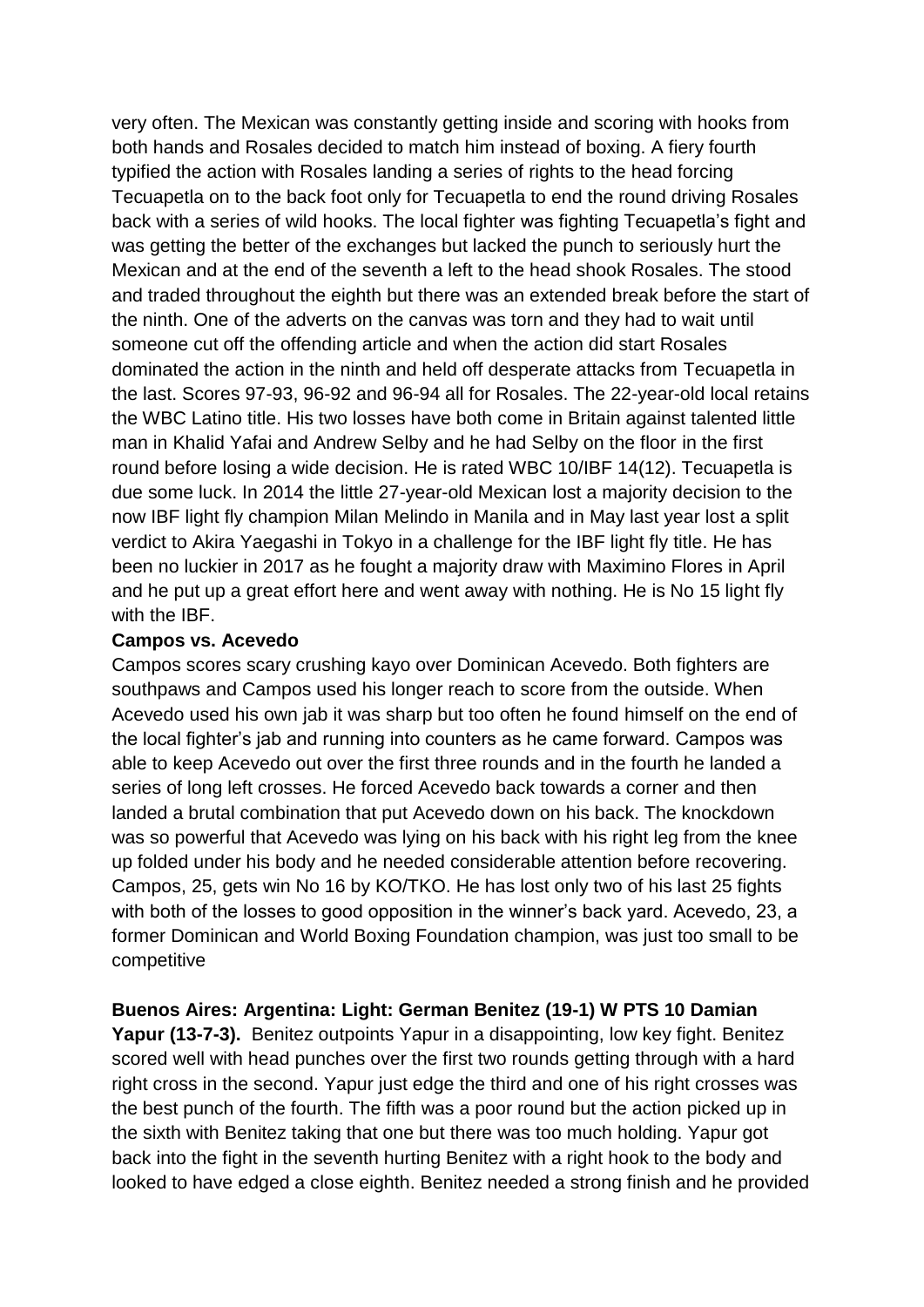it winning the ninth and he scored with a heavy right cross and a left hook to the body on his way to securing the decision. The three judges each saw Benitez the winner but by wildly varying scores at 100-91, 97 ½-96 and 98-97. The 26-year-old Benitez, the Argentinian No 6, went 16-0,1ND in his first 17 fights before being floored and halted by Sergio Gil in July last year in an upset and has not really impressed since then. Yapur, 29 has struggled lately and is 2-6-1 in his last 9 fights,

**Osaka, Japan: Light Fly: Tetsuya Hisada (29-9-2) W TKO 8 Atsushi Kakutani (19-6-1).** Hisada retains the Japanese title and wins this battle of local boxers heading in different directions. Although Hisada has had more fights Kakutani had competed at a higher level and took an early lead. He was boxing behind his jab and landing stinging right counters with Hisada struggling to be effective. At the half way mark Kakutani's good work had put him in the lead 49-46, 49-47 and 48-47. Hisada tried to up the pace in the sixth but again the skill and experience of Kakutani saw him edge the round. The fight changed in the seventh as the pressure from Hisada finally began to tell and a tiring Kakutani was put down by a fierce left hook. Kakutani made it to the bell but he was taking serious punishment in the eighth and the fight was stopped. First defence of the national title for 32-year-old Hisada who boxes out of the Harada gym. He has won 7 of his last 8 fights by KO/TKO and is rated IBF 9(7)/WBO 9. Kakutani, also 32, was stopped in four rounds by Adrian Hernandez for the WBC title in 2013 and this is his third and probably last attempt to win the national title.

**Palma de Mallorca, Spain: Welter: Jose Del Rio (26-6) W PTS 8 Aristides Quintero (20-7-1).** Local draw Del Rio outboxes Panamanian Quintero as he tries to work his way back into position to challenge for European Union title. He had too much skill for a ring rusty Quintero and won a clear unanimous decision. The 31 year-old southpaw has lost only one of his last 12 fights and that was a kayo defeat against Orland Fiordigiglio for the EU super welter title in 2015. He is down at No 14 in the EU ratings so has some work to do. Quintero, 25, had won 16 of his last 18 fights but this was his first fight for 19 months so hence his move to Europe.

### **July 29**

**New York, NY, USA: Super Light: Mikey Garcia (37-0) W PTS 12 Adrien Broner (33-3,1ND). Middle: Jermall Charlo (26-0) W TKO 4 Jorge Heiland (29-5-2). Super Fly: Rau'shee Warren (15-2,1ND) W PTS 12 McJoe Arroyo (17-2). Heavy: Jarrell Miller (19-0-1) W TKO 8 Gerald Washington (18-2-1). Light: Billy Dib (42- 4,1ND) NO DECISION 3 Yardley Armenta Cruz (22-8,1ND).**

## **Garcia vs. Broner**

Already a three-division champion Garcia books his seat at the super light table with convincing win over Broner

**Round 1**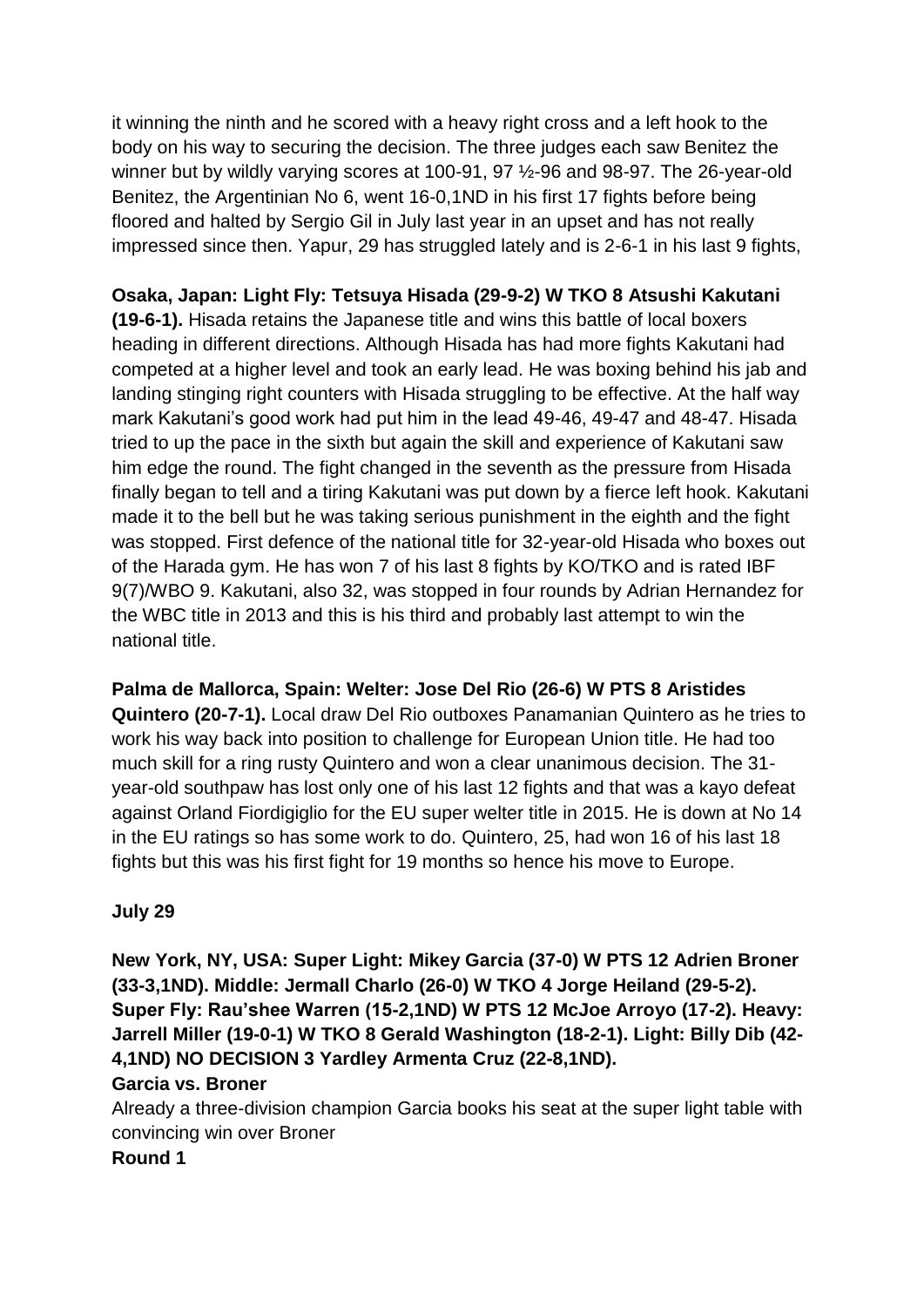10-9 Broner

# **Round 2**

Garcia took the second. He began to let his punches go and landed a couple of good body punches but the footwork and bobbing and weaving of Broner were making him a difficult target. Broner was not throwing anything except jabs which fell short. He was doing more taunting than punching

10-9 Garcia 19-19 Even

# **Round 3**

Garcia also took this one. He was getting through with his jab and landed three hard left hooks to the head before taking Broner to the ropes and scoring with an uppercut and more left hooks. Broner was too busy worrying about Garcia's punches to land any of his own.

Score 10-9 Garcia 29-28 Garcia

# **Round 4**

Broner boxed well early in this one. He was making Garcia miss wildly and getting home with some punches including a sneaky right to the head. Garcia closed the round strongly managing to trap Broner on the ropes a couple of times and scoring with an uppercut and some body punches but Broner's better start to the round gave him the edge.

Score 10-9 Broner 38-38 Even

### **Round 5**

Broner used a high guard here and walked forward. He was blocking most of Garcia's punches and slotting home jabs. Garcia was getting through with some jabs but did not really break through until late in the round when he landed enough to offset Broner's earlier work.

Score 10-9 Garcia 48-47 Garcia

# **Round 6**

Garcia simply outworked Broner in this one. Most of his punches were being blocked by the high guard of Broner but he did score with some hefty body punches with Broner throwing very little.

Score 10-9 Garcia 68-56 Garcia 68-56 Garcia 68-56 Garcia 68-56 Garcia 68-56 Garcia

# **Round 7**

A good round for Garcia. Broner was a little less defensive and that gave Garcia more openings. He was able to get through with powerful jabs and lefts to the body and he ended the round with the first really sustained attack scoring with shots from both hands.

Score 10-9 Garcia 68-65 Garcia

# **Round 8**

Broner was giving rounds away. He spent much of this round just avoiding Garcia or covering up and allowing Garcia to bang in hard jabs and body shots. Again he was taunting Garcia instead of fighting. He suddenly became aggressive over the last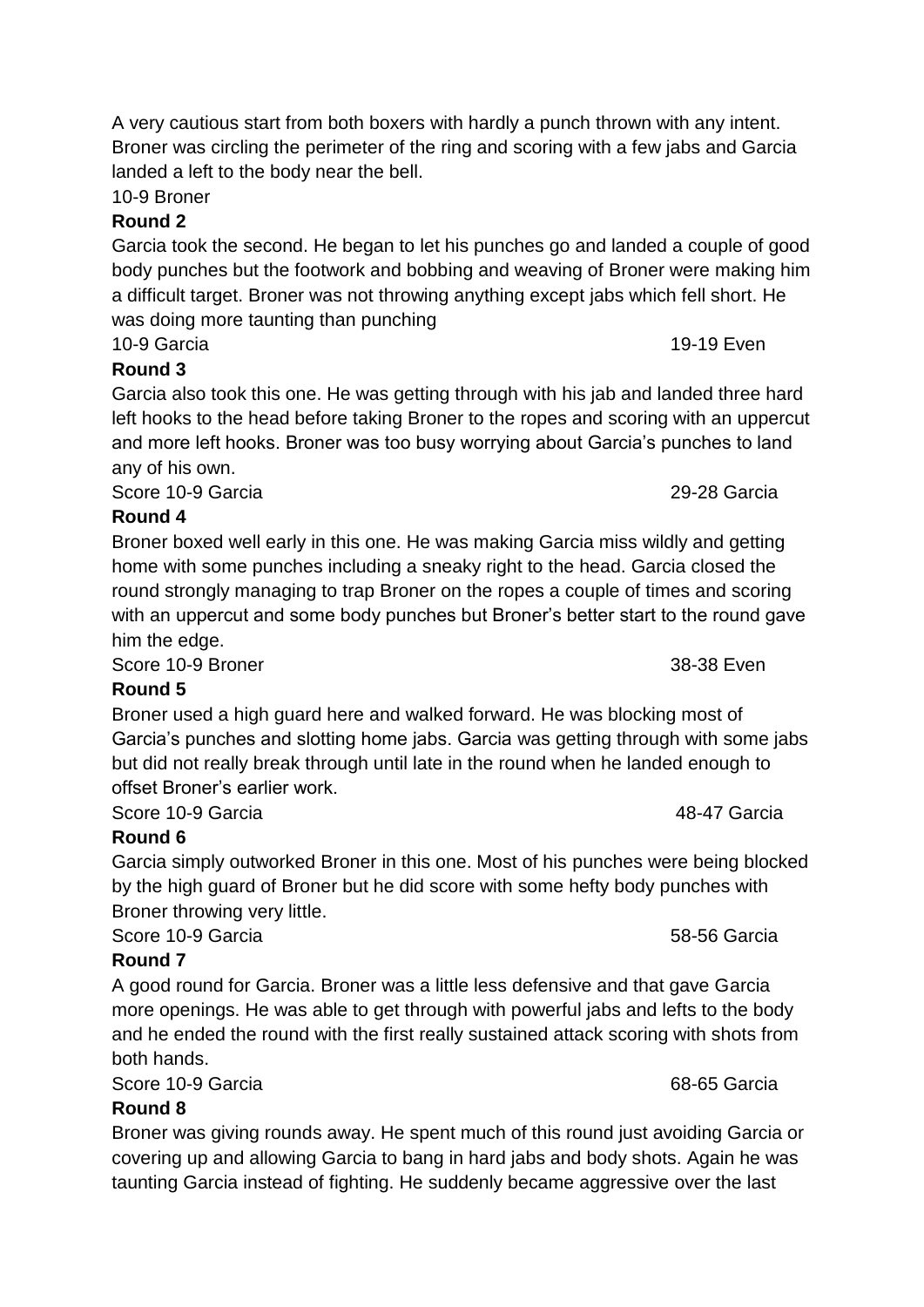Score 10-9 Garcia 78-74 Garcia

# **Round 9**

Broner's round. From the bell he was coming forward forcing Garcia onto the back foot for the first time in the fight. He scored with quick jabs and some fast combinations and instead of firing once punch and running he stayed in the pocket and punched. Garcia landed some hard jabs but it was Broner's three minutes. Score 10-9 Broner 87-84 Garcia

# **Round 10**

The style reversal continued in this one with Broner marching forward and Garcia boxing on the retreat. The difference from the ninth was that Broner was not throwing enough punches. Garcia was able to slot home jabs and land meaty hooks to the body but seemed to lack the power to hurt Broner.

Score 10-9 Garcia 2008 - 2009 - 2010 - 2021 - 2022 - 2022 - 2022 - 2023 Garcia

**Round 11** Easily Garcia's round. Again Broner tried to march forward with a high guard and allowed Garcia to counter. Garcia was finding plenty of gaps for his jabs, straight rights and hooks to the body with Broner just not being able to land anything of his own and swinging wildly at times.

Score 10-9 Garcia 2007-102 Garcia

# **Round 12**

Garcia wrapped up the fight by taking the last. Broner threw more punches than in previous rounds but Garcia still threw more than him and landed more to emerge a clear winner

Score 10-9 Garcia 2008 - 2009 117-111 Garcia

# **Official scores 116-112, 116-112 and 117-111 for Garcia**

This was too much of a technical affair and Broner did not fight like a man who was desperate to win. No title at stake but much more hanging on the fight than the silly WBC Diamond belt. Garcia, 29, is now right in the mix but with the exception of Terrence Crawford there are no really big fights for Garcia at super light although if Crawford beats Julius Indongo and moves up to welter there will be four vacant titles if Garcia wants to become a four division champion. For Broner the future is less promising. He has tremendous skills but he struggled to get a split decision over Adrian Granados in February and here even though he must have known his tactics were not working he never looked as though he had the hunger to do whatever was required and went out like a lamb when he needed to be a lion.

# **Charlo vs. Heiland**

This was really over before Heiland even climbed in the ring. His left leg was heavily taped and he had obviously injured the leg before the fight. The New York Commission had his seconds remover the tape before the fight started. Charlo looked huge alongside Heiland which just added to the Argentinian's problems. In the first southpaw Heiland was trying to take the fight to Charlo but was hobbling with no flexibility in his left leg. His footwork such as it was was stilted and almost robotic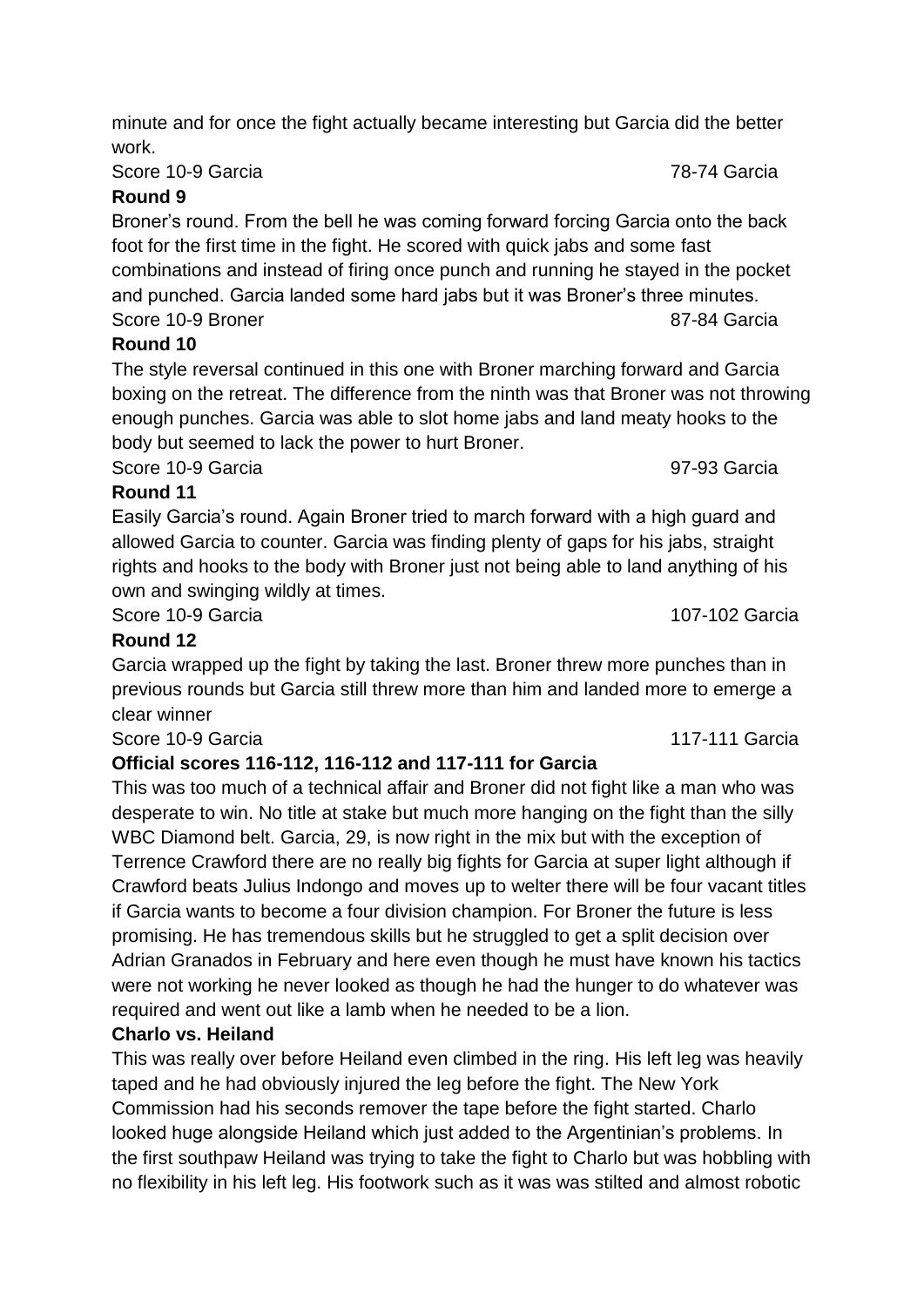and Charlo was able to stay out of reach and slide home some straight rights. In the second Charlo used plenty of movement with Heiland unable to adjust. He also could not go backwards and when he tried to walk forward he missed with a punch and the impetus started him toppling with Charlo landing a right to the side of the head meaning it counted as a knockdown even though Heiland was already on his way to the floor. He struggled to get up and steady his legs but was not hurt so easily able to continue. Charlo tried to finish it then firing rights and lefts with Heiland having to rely on bobbing and weaving to survive to the bell. When the bell went to start the third the referee called a doctor to the ring to examine Heiland's left leg but the fight continued. It was painful to watch a hobbling Heiland trying to walk forward in the third. All Charlo had to do was take a step back and that would leave an open target as Heiland tumbled off balance. Charlo was scoring with hard punches from both hands and it was obvious this could not go on for long. Heiland was examined again by the doctor before the start of the fourth and then the referee also clarified that it was all right for Heiland to continue. Two right uppercuts and a straight right saw Heiland staggering in the fourth with the referee looking ready to step in. Heiland continued to try to come forward but a left clipped on the side of the head and he took another step forward and then fell sideward to the floor. He managed to get upright at five but then overbalanced and fell back into the ropes and the referee had to leap forward and catch him before he fell again. For former undefeated IBF super welter champion Charlo this was a big win as it effectively puts him in line to face the winner of the Gennady Golovkin vs. Saul Alvarez fight so a huge money fight waiting there. He will give whoever wins that a tough challenge. Heiland was taken to the hospital where it was reported that he had a severe knee strain and possible rupture of his cross ligament. He stated he had twisted the knee early in the first round and that injury was aggravated by the knockdown in the second round. Rubbish! From the moment he took his first step in the ring he had limited mobility and the wrapping around his knee is further confirmation. He should never have tried to go ahead with this fight with that injury. I can understand why he did not pull out and I have to feel sorry for him. The WBC put him to No 1 in their ratings in April 2015 so he has been waiting for over two years for a title shot and instead he ends up fighting a brute like Charlo with an injured leg.

#### **Warren vs. Arroyo**

Warren moves down to super fly and gets comfortable victory over Arroyo in an allsouthpaw contest between two former Olympians both of whom had lost their titles in their last fight. Warren looked comfortable at the weight and was busier and more accurate than the Puerto Rican. He scored well with counters over the early rounds but the Cincinnati fighter is not a power puncher so Arroyo was able to get into range and stand and trade making for an entertaining contest. A clash of heads in the second saw Arroyo suffer a cut over his right eye but it was never a factor in the fight. Arroyo managed to do enough to win a round here and there but never really threatened to overturn Warren's dominance and in the end Warren was a clear winner on all three cards. Scores 117-112 twice and 118-110 all for Warren. The 33 year-old Warren lost his WBA bantam title to Zhanat Zhakiyanov in February but now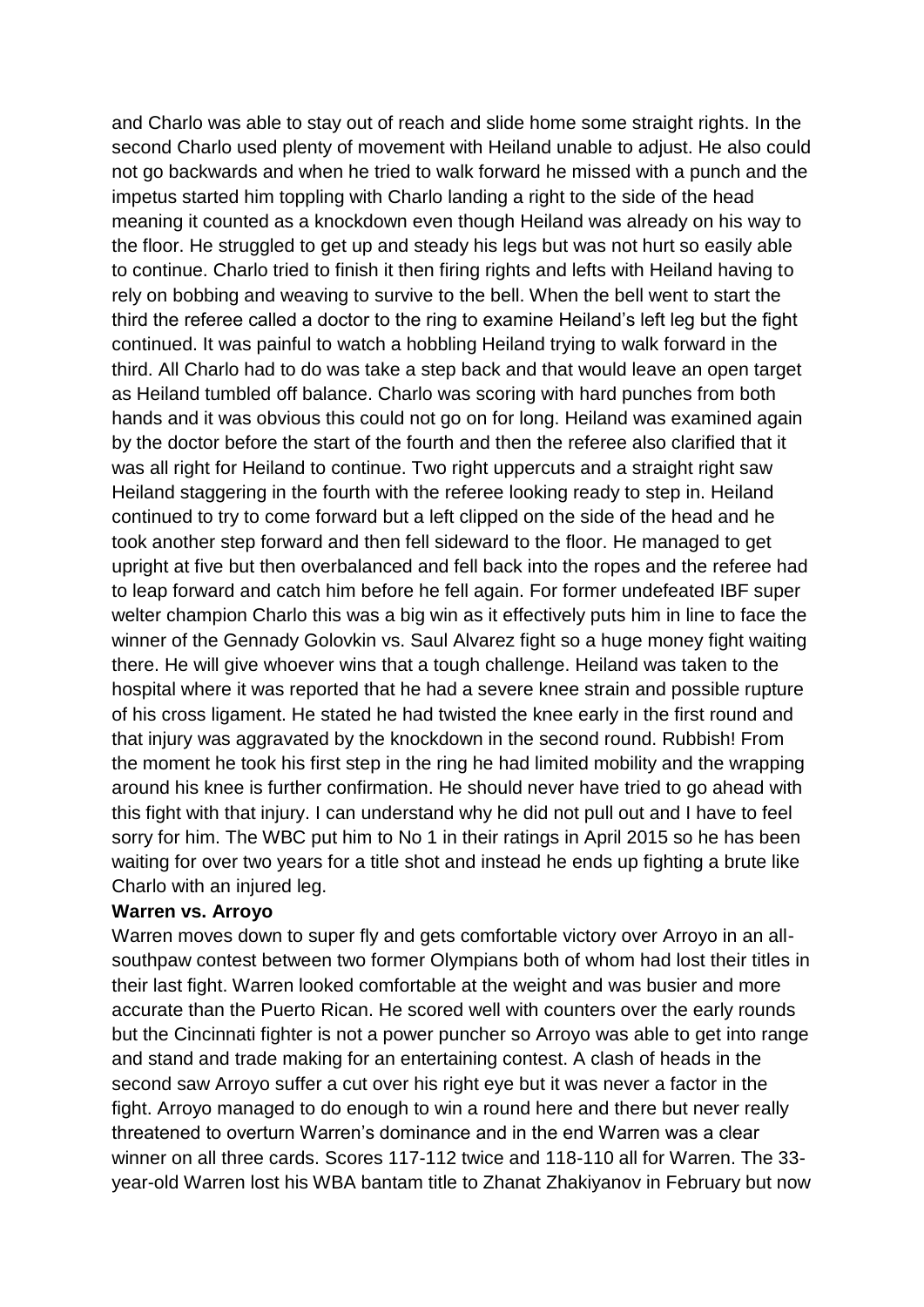is targeting IBF super fly champion Jerwin Ancajas. Warren was No 13 in the IBF ratings and Arroyo 12 so it was effectively an IBF eliminator. Arroyo, 31, lost the IBF title to Ancajas in September so this ruins his hopes of an early return fight with the Filipino. Warren fought at the 2004, 2008 and 2012 Olympics and Arroyo at the 2008 Olympics.

### **Miller vs. Washington**

In the first Miller was walking forward behind a high guard but leaving gaps where Washington was able to score with some body punches and some rights to the head one of which seemed to shake Miller. Washington was not able to stop Miller walking forward but Miller was only throwing punches when he had Washington on the ropes. Miller was a different fighter in the second as he was throwing lots of leather and driving Washington around the ring. Washington was still able to land punches through the loose guard of Miller but a right uppercut and a right cross from Miller were the best punches in the round. Miller maintained the pressure in the third and fourth as he ignored Washington's punches and got inside and banged to the body. The fight was one-sided in the fifth and sixth and Miller no longer needed a high guard as Washington was too tired to get any snap in his punches and with Washington trapped in a corner and absorbing a series of head punches it looked as though the bell saved him. The beating down continued in the seventh with Washington hardly able to hold his hands up and Miller also having slowed was still banging home meaty hooks. The referee visited Washington's corner before the start of the eighth to warn Washington that he might have to stop the fight. It was another round of punishment for Washington and he was being bombarded with head punches at the bell. Washington was finished but the referee took the decision out of the hands of Washington's corner making it clear the fight was over and without waiting he walked over to the seated Miller grabbed him by the hand and lifted the arm to show Miller was the winner. The 29-year-old 6'4" ((193cm) Miller is fat. There is no other word for a 298 ¾ lbs (135kg) guy and he is slow and predictable but he is immensely strong and seems to have a great chin he just broke Washington down and bludgeoned him to defeat. Whether those tactics would work with a more mobile boxer or a bigger puncher is questionable but he is No 6 with the WBO and 7 with both the IBF and WBA so very much a player. Washington, 35, had height and reach over Miller but just could not stop Miller's forward march or hurt him. Washington had drawn with Amir Mansour and beaten Eddie Chambers and Ray Austin and two judges had him level on points with Deontay Wilder before he was halted in five rounds so on paper this was very much a 50/50 fight.

### **Dib vs. Cruz**

This one was over too early. A clash of heads in the third round saw Cruz cut and he was unable to continue. Any disappointment for the Australian former IBF feather champion Dib disappeared when it was announced that he was to face Francisco Fonseca in a final eliminator to decide who gets a shot at the winner of Gervonta Davis vs. Roman Martinez.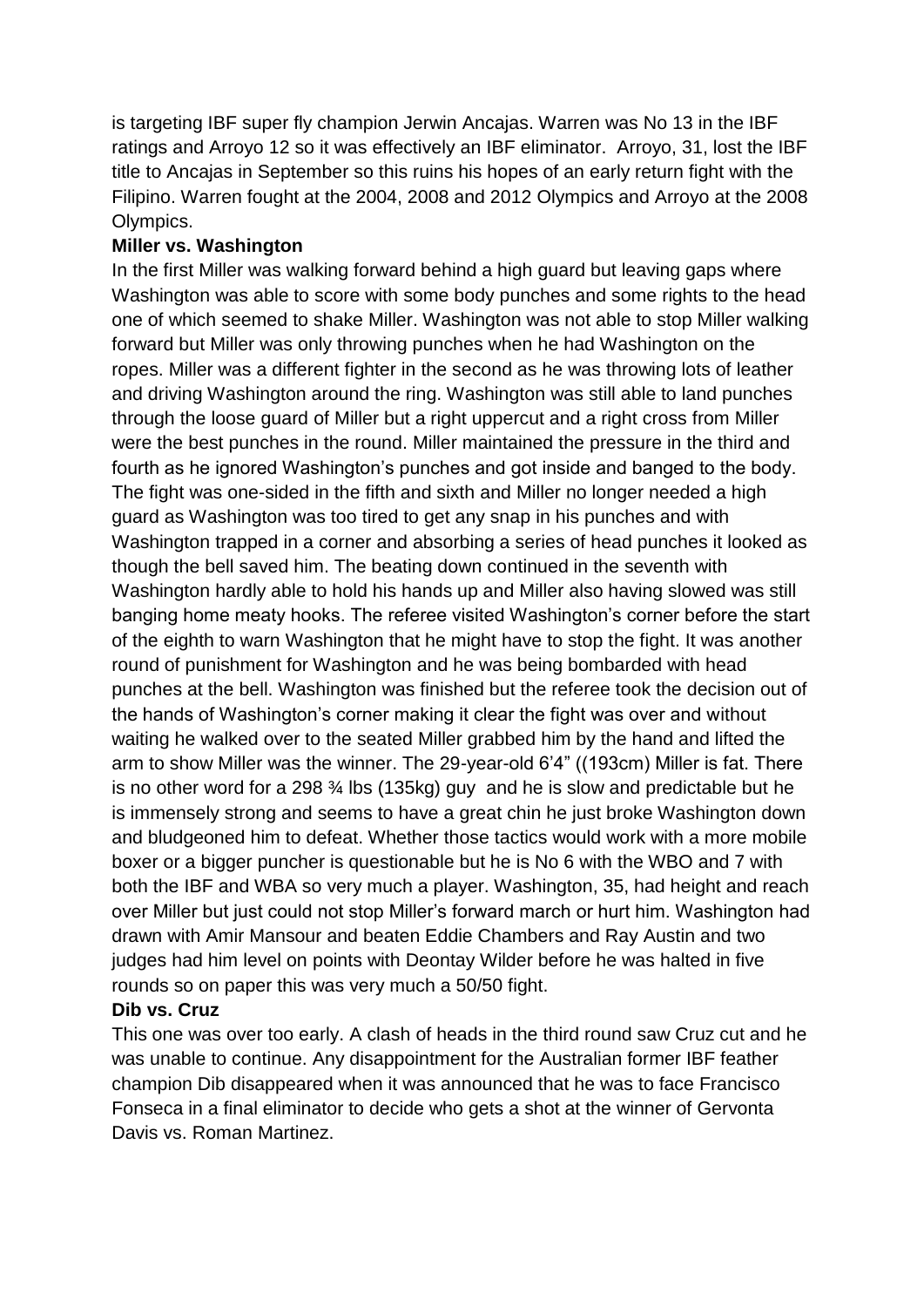# **Tucson, AZ, USA: Welter Sadam Ali (25-1) W PTS 10 Johan Perez (22-4-2,1ND). Super Welter: Patrick Teixeira (27-1) W PTS 8 Andrew Hernandez (19-6-1). Welter: Alejandro Barrera (29-3) W PTS 10 Eddie Gomez (20-3). Super Welter: Daquan Arnett (16-1) W PTS 8 Jorge Silva (22-14-2).**

21

### **Ali vs. Perez**

Ali wins unanimous decision against an aggressive Perez. Ali was forced to fight much of the time on the back foot using good upper body movement and clever footwork to offset the attacks of the experienced Venezuelan. Perez was taller with a longer reach but instead of trying to use those attributes he chose to take the fight to Ali throughout. Ali was finding plenty of gaps and scoring repeatedly with counters whilst blocking or avoiding the efforts of Perez. Ali scored a knockdown in the third. His skills kept him on top but he could never stop Perez from advancing but the Venezuelan was often wild with his punches. Ali was particularly impressive when he stepped inside and fired quick combinations and got out again before Perez could catch him. Perez's best moments came when he could trap Ali on the ropes and land with left hooks to the body. Perez had a big moment in the eighth. He was angered by one of the many head clashes and landed a booming right which shook Ali. Perez went for broke as Ali slithered around the ropes bobbing and weaving and holding to survive. There were no more scares and Ali was a clear winner. Scores 97-92 twice and 98-91all for Ali. The 28-year-old from Brooklyn wins the vacant WBA International title and gets his third win since losing on a ninth round stoppage to Jessie Vargas for the vacant WBO title in March last year. His only current rating is No 8 spot in the IBF ratings (effectively No 6 as the first two slots are vacant) and he has the talent to climb higher. Perez, 34, a former interim WBA super light champion, a title he won by beating Paul Spadafora, is tall for the weight at 5' 10" and an awkward handful for anyone.

### **Teixeira vs. Hernandez**

Teixeira returns with a win. The tall Brazilian southpaw was having his first fight for 14 months but showed no rust. He just kept pumping out his jab with the smaller Hernandez having trouble getting inside. Almost 90% of the punches Teixeira throws are right jabs and he tends to lean in rather than step in with his left so they lose some snap. He is strictly a front foot fighter and uses his extended reach to keep the opposition on the back foot and mixes some nice left hooks to the body when he gets inside. The pattern of the fight did not vary much until Teixeira injured his left hand in the fifth and only used that hand sparingly over the last three rounds. Hernandez did not press enough to take advantage of that and allowed Teixeira to box his way to victory. Scores 80-72 twice and 79-73 for Teixeira. First fight for the 5'11" 26-year-old Teixeira since being destroyed in two rounds by Curtis Stevens in May last year. With his height and reach he is too good for the medium level opposition but that will not be enough when he tries to step up again. Hernandez had won 9 of his last 10 fights including an upset win last May over highly rated Russian Arif Magomedov but he was halted in three rounds by Jesse Hart in November. **Barrera vs. Gomez**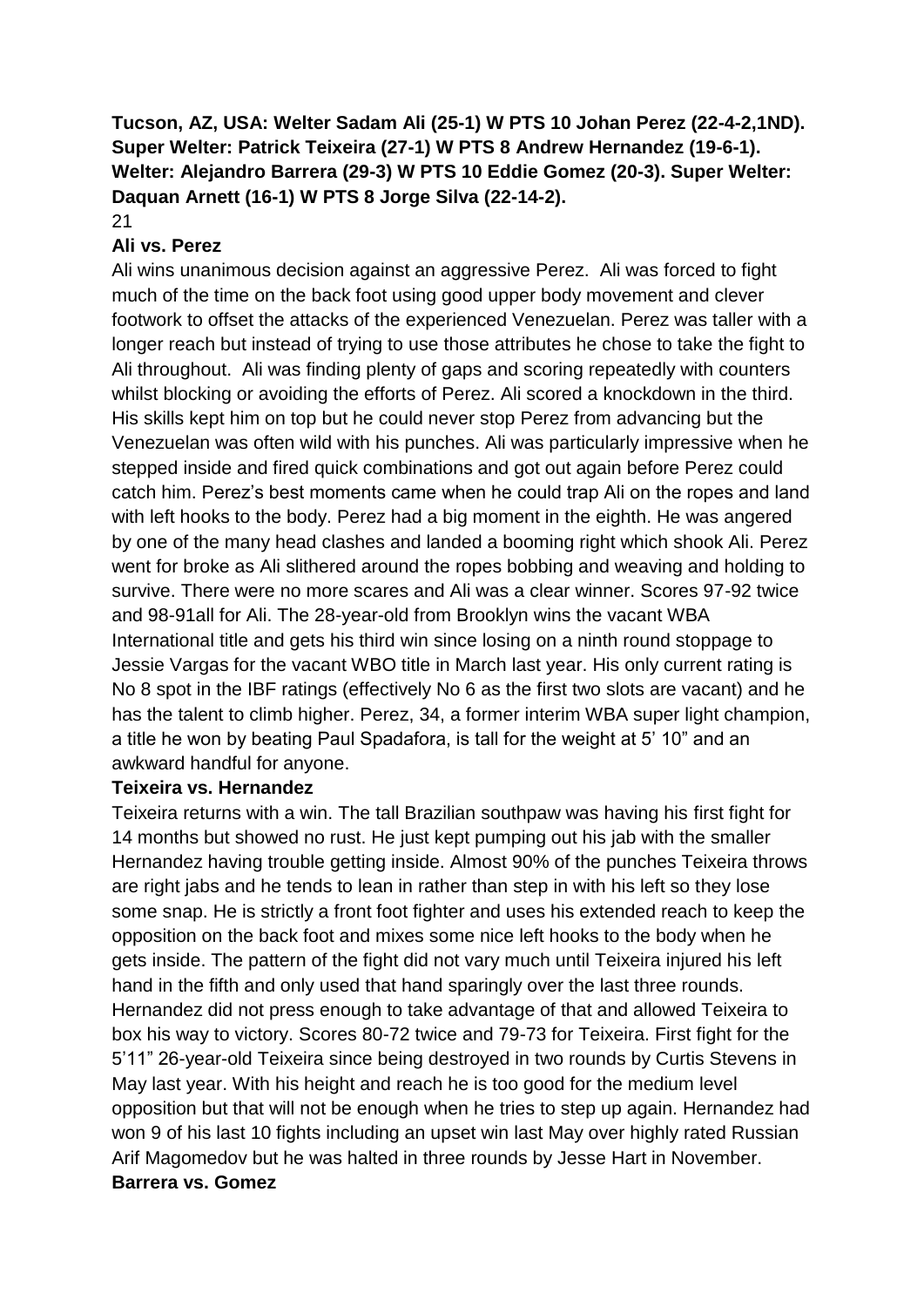Despite this being his first fight for 20 months a combination of a higher work rate and clever tactics won this one for the more experienced Mexican. Barrera figured out a way to circumvent the counter punching tactics of Gomez. Much like the tactics Carl Frampton used in his first fight with Leo Santa Cruz Barrera nipped in with a punch and then anticipated when Gomez was going to counter and took a couple of steps back leaving Gomez no target. That plus his higher punch output saw Barrera build an early lead and he needed it. In the seventh a clash of heads saw Barrera cut over his right eye and then a left hook put Barrera down. He survived and the last three rounds were all close but Barrera had done enough to hold on to his lead. Scores 96-93 twice for Barrera and 95-94 for Gomez. Barrera, 30, won his first 20 fights before losing to Armando Robles in 2012. He then won 8 of his next 9 fights only to lose on a fifth round stoppage to Errol Spence in November 2015 after which he was inactive until this fight. Bronx-born of Honduras lineage "E-boy " Gomez, 24,won two National Junior Olympic titles and was a Ney York Golden Gloves champion. He won 19 of his first 20 fights beating some good level opposition before being blown away in 79 seconds by Rashidi Ellis last December.

#### **Arnett vs. Silva**

Floridian Arnett has no problem in getting by travelling loser Silva. Arnett won every round forcing Silva on to the back foot and scoring with hard combinations. Silva seemed more interested in clowning than fighting at times. The pressure got to a tiring Silva from the sixth as he clinched more and more to survive. He overdid it in the seventh and was docked a point for holding but stayed around to hear the final bell. Scores 80-71 for Arnett from all three judges. The 24-year-old is from Orlandonot the glitzy theme park Orlando but the tough streets of West Orlando. His only loss is to Eddie Gomez back in 2014 and he has now won five on the bounce including a good victory over Cuban Yudel Johnson. Mexican Silva is 2-10 in his last 12 fights.

## **Long Beach, CA, USA: Feather: Tramaine Williams (12-0,1ND) W KO 1 William Gonzalez (30-8). Light Heavy: Junior Younan (12-0) W Mike Guy (9-2-1). Williams vs. Gonzalez**

Williams blows away Gonzalez inside a round. The little southpaw exploded early putting Gonzalez down three times with the referee waiving the count after the third knockdown. With just over a minute gone Williams landed a combination to the head that sent Gonzalez into the ropes and down. Gonzalez was ready to continue after the count but Williams cut loose with both hands and again Gonzalez went back into the ropes. This time he sat on the middle rope which held him up and resulted in a second count. Gonzalez did not look badly hurt but when the action resumed Williams walked forward and landed a thunderbolt of a right that flattened Gonzalez. He was spread-eagled on the canvas out cold so no count required. The 24-year-old 5'4" (163cm) "Mighty Midget" had halted Chris Martin in June so is finally showing some power as this is only his fifth win By KO/TKO. Williams is a former National Golden Gloves champion who lost out at the final US Trials for 2012 Olympics. There is a gap in his career caused by prison time for possession of drugs and a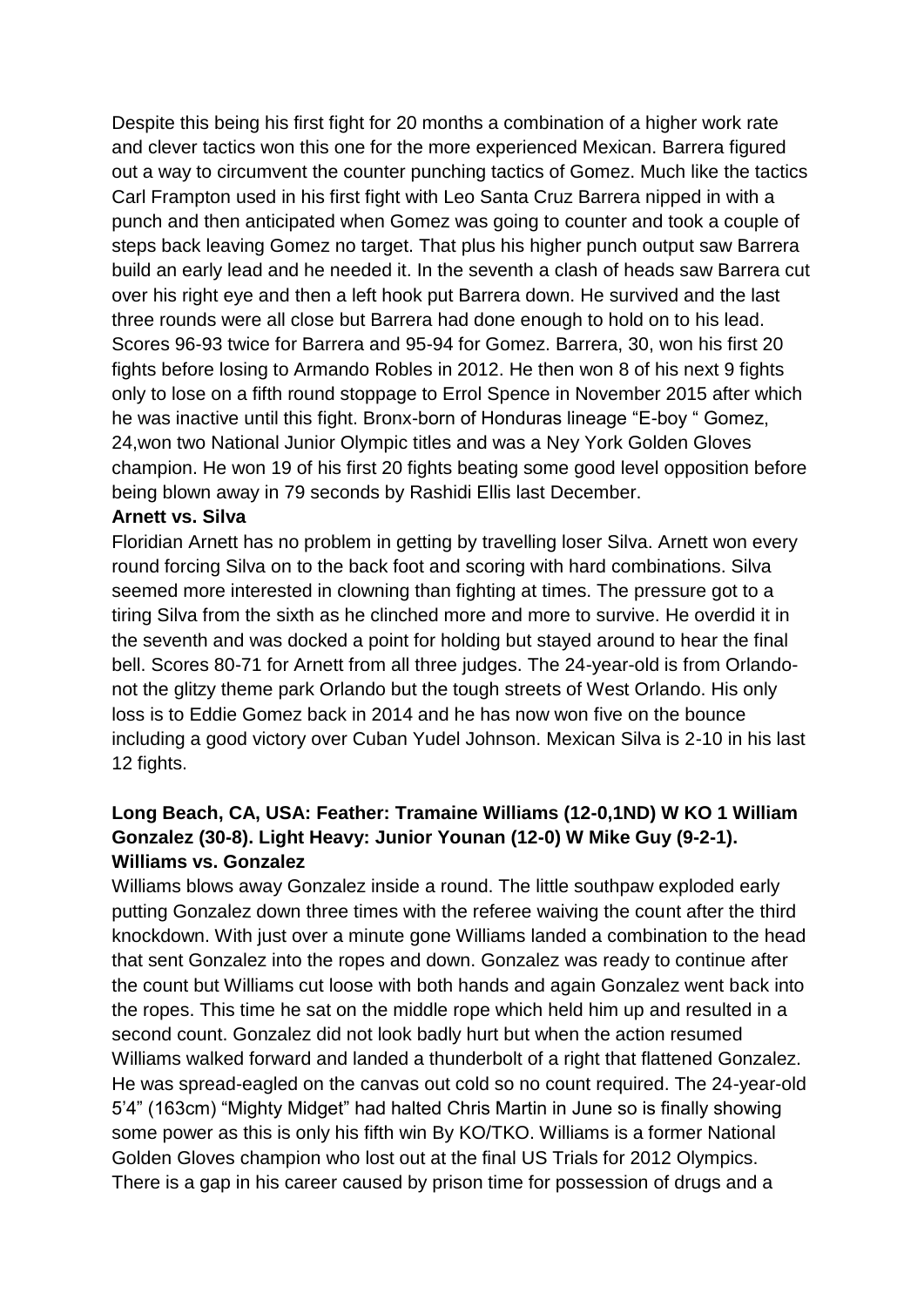weapon but let's hope he has put all of that behind him as he is a hot hope. Nicaraguan Gonzalez lost a majority verdict to Joseph Agbeko for the IBF bantam title in 2008 and this is his fifth loss by KO/TKO.

### **Younan vs. Guy**

Guy does young Younan a favour by lasting the full eight rounds which is the furthest the Brooklyn prospect has had to go for victory and in the end it was closer than Younan would have wanted. Guy was aggressive from the start with Younan scoring well with counters but despite his impressive KO % he could neither stop Guy coming forward or shake the fighter from Sacramento and only a point deducted from Guy for wrestling Younan to the canvas in the sixth was the margin in Younan's victory. The 21-year-old from Brooklyn has scored 8 first round wins and only once previously gone past the fourth round. He had a great record as a Junior he was National Junior Golden Gloves champion and the No 1 rated Junior in the US. Guy, 35, has a sparse record but his other two losses have been to high quality opposition in the form of a points loss to Tyrone Zeuge and a stoppage by Sergiy Derevyanchenko.

# **Durango. Mexico: Super Feather: Cris Mijares (57-8-2) W PTS 8 Rafael Hernandez (11-8-2,1ND). Welter: Ivan Alvarez (27-7) W PTS 8 Luis Vidales (12- 5). Bantam: Elias Emigdio (3-0) W KO 2 Victor Herrera (2-1). Mijares vs. Hernandez**

Mijares wins unanimous decision over Hernandez but makes heavy weather of it. After a low key opening round they both let their punches go but Mijares had trouble with the height and reach of the of the Venezuelan . Mijares was lucky to escape without a cut after a clash of heads in the second round. Both landed some heavy stuff in the third and Mijares rocked Hernandez with a couple of uppercuts in the fourth. Hernandez was trying to match Mijares punch for punch and he had the edge in the fifth and sixth with Mijares forced onto the back foot. There were plenty of exchanges in the seventh and the pace began to tell on both fighters. Mijares had a big eighth as he shook Hernandez with an uppercut and then landed a series of punches that put Hernandez down. Hernandez survived the round and was still fighting hard at the final bell as Mijares boxed his way through the tenth not looking to take any chances. Scores 97-91, 97-92 and 96-93 all for the local hero Mijares. The 35-year-old southpaw, a former WBA/WBC/IBF super fly champion, has won his last eight fights including victories over Andres Gutierrez and Tomas Rojas and is No 5 with the WBC. Since losing his titles he has been unsuccessful in four challenges for other versions of a world title but is hoping to land a shot at WBC champion Miguel Berchelt. Hernandez, 34, lost in a challenge to Thai Poonsawat for the interim WBA super bantam title in 2008 but was just 2-2 in his last 4 fights.

### **Alvarez vs. Vidales**

Alvarez outpoints Vidales. The useful southpaw had to battle with the handicap of a bad cut on his left eyebrow caused by a clash of heads but he was a clear winner getting the unanimous decision. He is 14-2 in his last 16 fights including useful wins over Javier Prieto and Abner Lopez. Vidales had won his last five fights.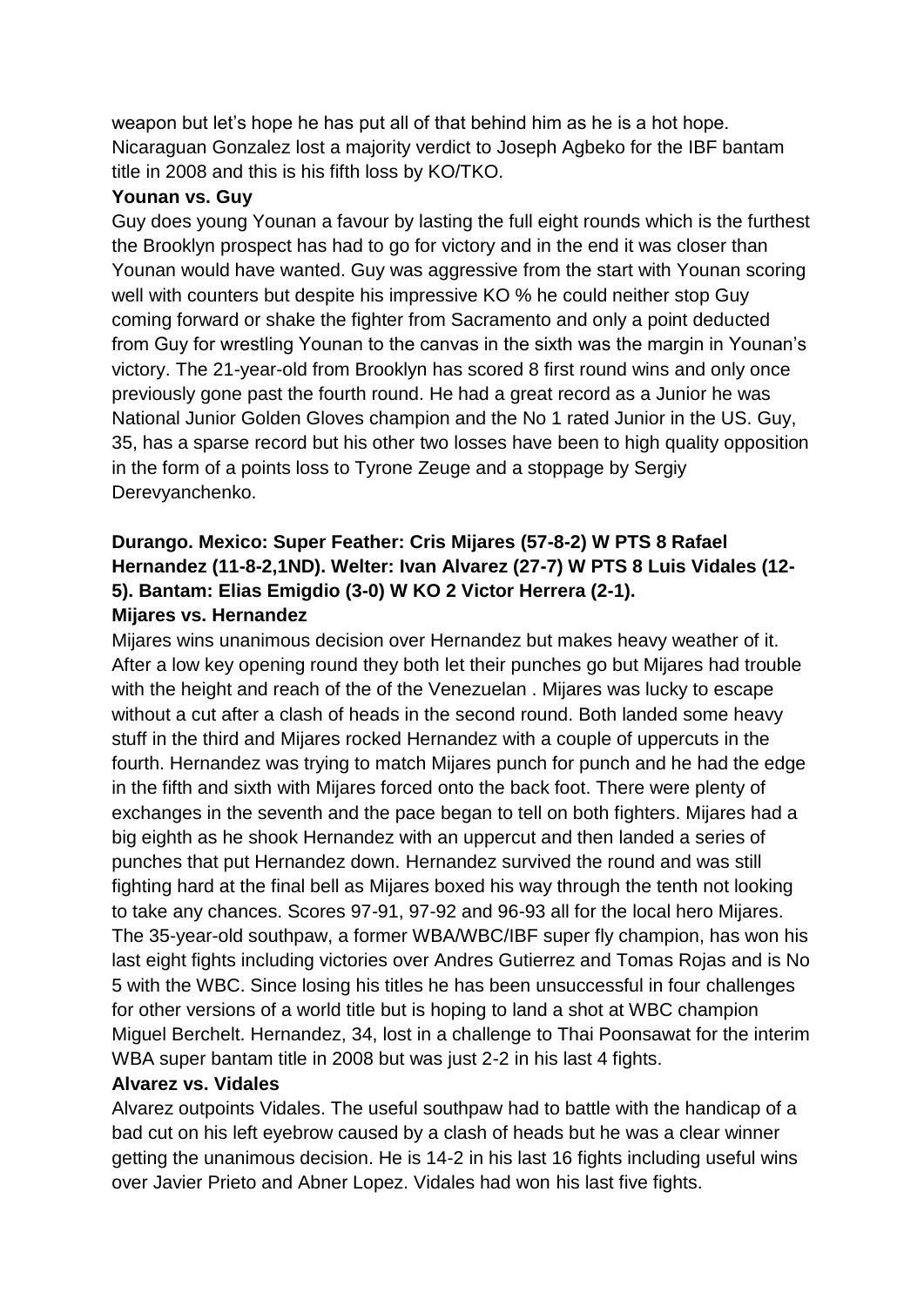### **Emigdio vs. Adame**

Olympian Emigdio gets his first inside the distance win as a pro. A wicked left hook to the body put poor Adame down and he was counted out. The 24-year-old "Tiger de Zitlala" represented Mexico at the World Championships and the 2016 Olympics. He was 17-3 in the WSB representing Mexico Guerreros and currently serves in the Mexican Army. Adame out of his depth here.

# **Buenos Aires, Argentina: Feather: Matias Rueda (28-1) W TKO 2 Aldimar Silva (19-12). Light Heavy: Walter Sequeira (19-4) W PTS 10 Martin Fidel Rios (22-12- 4,1ND).**

### **Rueda vs. Silva**

Rueda obliterates Silva inside two rounds. The Argentinian scored with a strong right cross in the first which put Silva on the defensive. In the second the Brazilian landed a right to the head but Rueda shook it off and in turn landed a booming right to the head that put Silva down on his back. He struggled to his feet but staggered and the referee stopped the fight. The 29-year-old "Little Cobra" retains the South American title. He already holds the Argentinian title and has 25 wins by KO/TKO. His loss was a second round defeat against Oscar Valdez for the vacant WBO title in July last year and this is his second win since then. Silva, 36, now has seven losses by KO/TKO.

### **Sequeira vs. Rios**

Sequeira gets a wide unanimous decision over experienced Rios in the first defence of his national title. Rios used his longer reach to good effect in the first round but Sequeira took over from the second. He worked his way past the jab and raked Rios with short punches to the body. From there the aggressive champion was able to keep pressing with Rios forced to spend a large part of each round pinned to the ropes and unable to find any space to counter effectively. Rios had some success in the fourth and the seventh but Sequeira swept the last three rounds clearly with a tiring Rios losing a point in the last for spitting out his mouthguard. Scores 99-91½, 98-91, 98 ½-91½. Sequeira 30, lost both of his fights in 2016 being outpointed by Avni Yildirim and knocked out by Ezekiel Maderna but had scored a win in January over Elio Trosch to collect the Argentinian title. Rios, 25, the Argentinian super middle champion, was just not strong enough to hold Sequeira off.

# **Tokyo, Japan: Minimum: Tsubasa Koura (11-0) W KO 4 Jaysever Abcede (14- 7). Super Bantam: Yusaku Kuga (15-2-1) W PTS 10 Ryoichi Tamura (8-3-1). Koura vs. Abcede**

Koura wins the vacant OPBF title with victory over Abcede. Koura boxed cautiously behind his jab early respecting the power of the Filipino southpaw. Things began to change in the third as Koura halted Abcede in his tracks with a straight right. Abcede continued to press in the fourth but koura again landed some good rights before sinking a left into Abcede's body. The Filipino went down in obvious distress and was counted out. The promising 22-year-old from Yokohama now has 8 wins by KO/TKO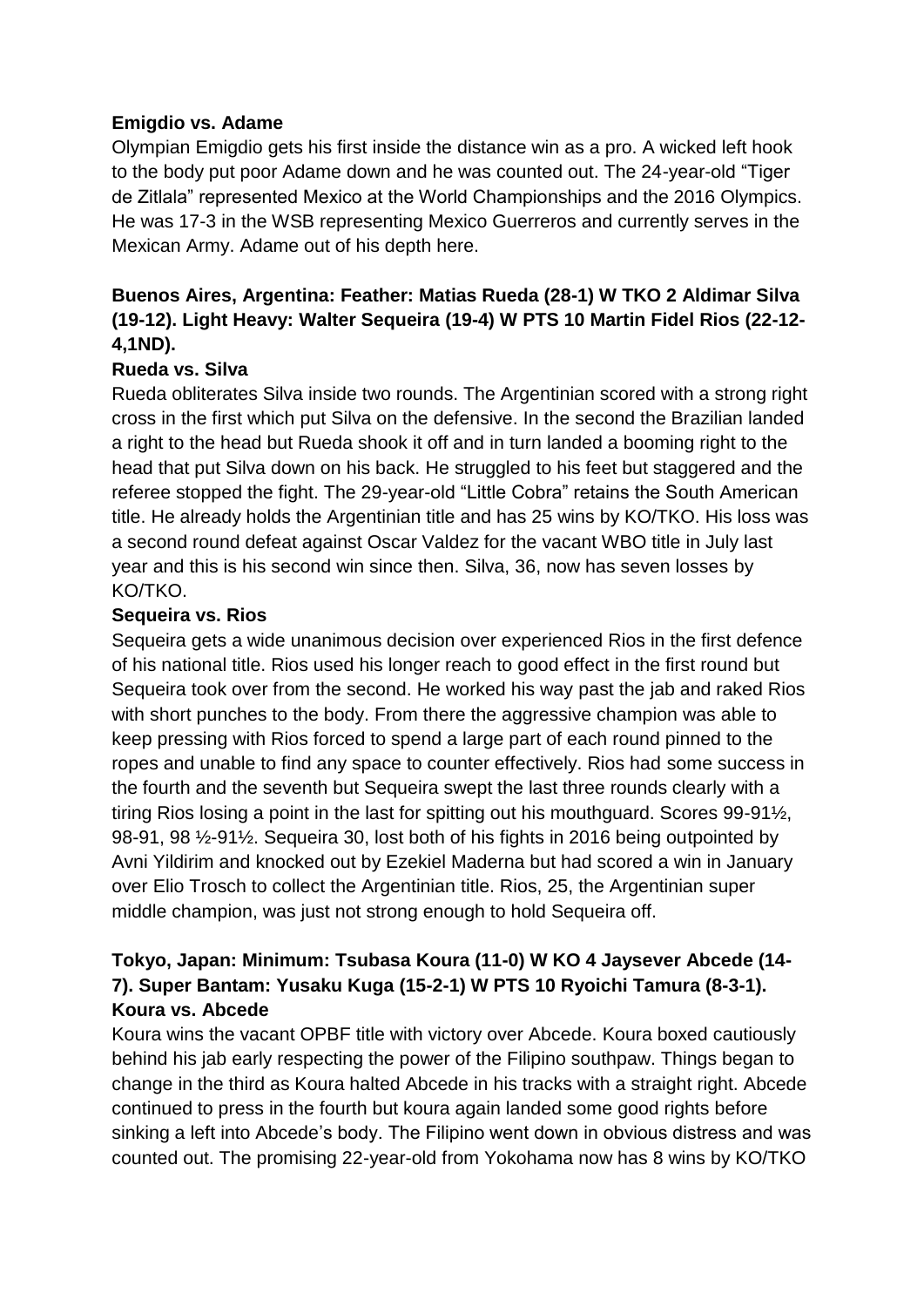and is rated No 14 by the WBA. Abcede, 22, the Philippines No 2 light fly gets his second loss by KO/TKO and is now a very modest 4-3 in his last 7 fights.

### **Kuga vs. Tamura**

Kuga retains the Japanese tile with close unanimous decision over underrated challenger Tamura. Kuga began in his usual aggressive style with Tamura having to take punishment but not backing down as this became a real war. Scoring with some heavy right hooks Kuga had the better of the exchanges over the first half of the fight and was well in front at 50-45, 49-46, 49-47. It was expected with his greater experience and Tamura never having gone past eight rounds before Kuga would get stronger over the second half of the fight. Then the unexpected happened as Tamura refused to crumble and instead stormed through the second half of the fight. Tamura had good rounds in the sixth and seventh. Kuga had the better of the early action in the eighth but Tamura had Kuga struggling by the end of the round. They fought hard over the ninth and tenth with Kuga probably just settling things with a strong finish but it was close. Scores 97-94 twice and 96-94. The 26-year-old Kuga has lost only one of his last twelve fights and stopped his conqueror in a return. He is rated WBC 11/WBA 12/IBF 15. Tamura, 30, the Japanese No 5,had won his last 5 fights.

**Tlalpan, Mexico: Super Bantam: Emanuel Navarrete (21-1) W TKO 5 Jhon Gemino (16-9-1).** Navarrete posts another inside the distance win as his power proves too much for Gemino. Navarrete took the first round he had a big edge in reach , kept switching guards and scored with stabbing jabs. When he came forward he fired left hooks into the body of Gemino who banged back strongly at the end of the round. Navarrete started out as a southpaw in the second but did not look comfortable. He switched back but then Gemino launched a furious attack which stirred Navarrete to action and he blasted through with shots from both hands shaking Gemino with a couple of left hooks. Gemino absorbed some brutal punishment in the third as Navarrete drove him around the ring landing long rights hooks and uppercuts. The storm abated for a while in the fourth as Navarrete slowed his work rate. He went to work again in the fifth and was driving Gemino around the perimeter of the ring again unloading long rights and left hooks and uppercuts until the referee stepped in and stopped the fight. The 22-year-old "Cowboy" makes it 18 wins by KO/TKO. He has won his last 16 fights, 13 inside the distance against a reasonable but not too tough opposition and is rated an unbelievable No 4 with the WBA although he has never met anyone rated anywhere. He has power but wastes his energy when he turns southpaw as he does not get any leverage on his punches in a right foot forward stance and his defence needs tightening. Former Philippines champion Gemino, 25, drops to 4 losses by KO/TKO with his best result being a one round stoppage of Toka Kahn Clary in September.

**Managua, Nicaragua: Super Bantam: Alex Mejia (8-0) W PTS 11 Ramiro Blanco (16-2-3).** " Popeye" Mejia wins the vacant WBA Fedelatin title with split decision over fellow Nicaraguan Blanco. This was a great and very close little fight where the less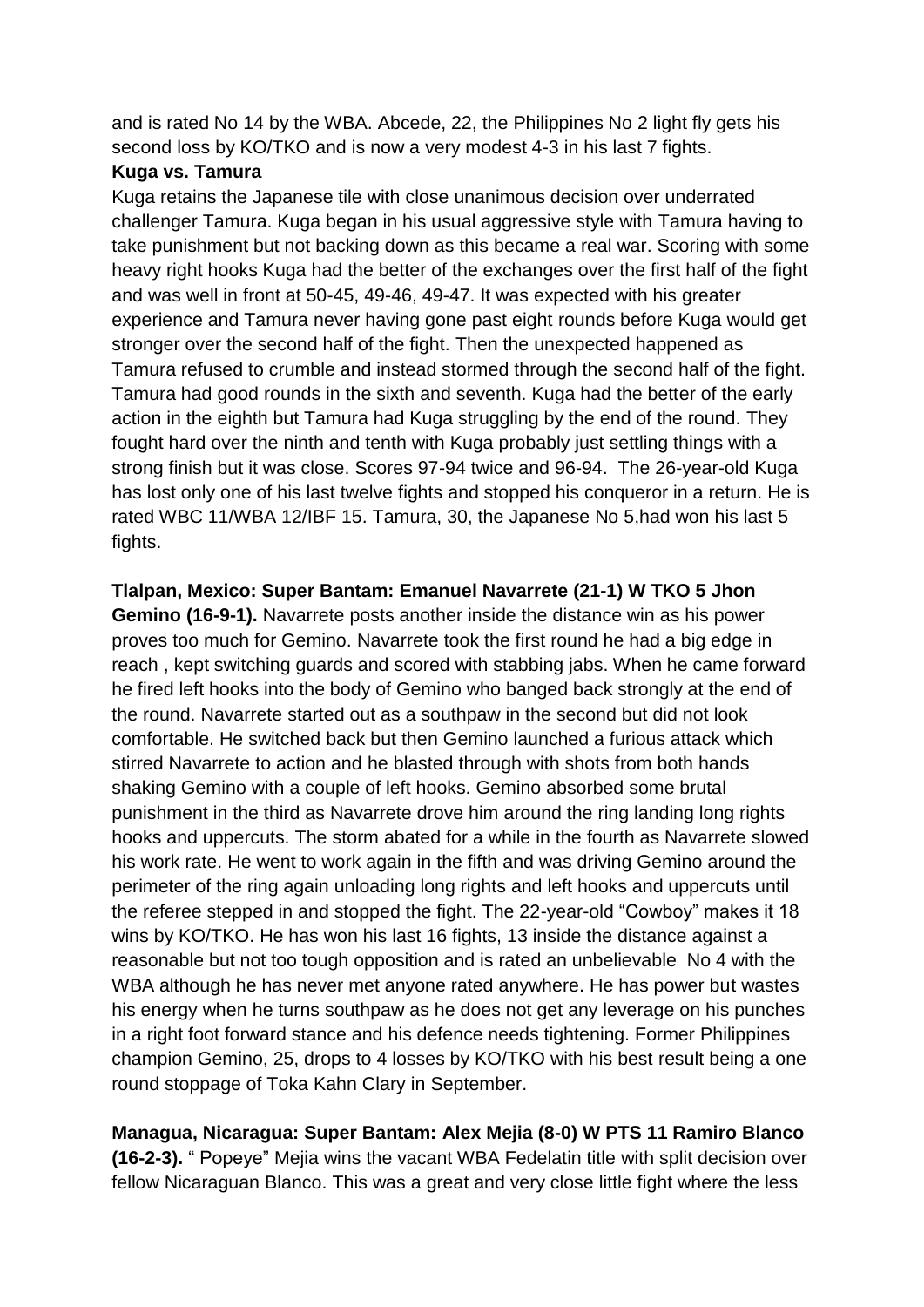skilled Mejia triumphed partially due to Blanco's sluggish start and also to Mejia's allout aggression. Mejia swept the first three rounds as Blanco just could not get going. From the fourth Blanco had his jab working and began to eat into Mejia's lead. The rounds were all close and both fighters suffered cuts but Mejia had done a good job of defending his early lead and deserved the decision. Scores 107-103 ½,106 ½-105 for Mejia and 106 ½-104 for Blanco. Mejia was a top level amateur winning a gold medal at the Central American Championships but his fighting style is more suited to the pro ranks. Blanco was unbeaten in his first 17 fights before losing to Can Xu in China for the WBA International title in September last year. He had rebounded with a couple of inside the distance wins over reasonable level opposition.

# **Puerto Armuelles, Panama: Welter: Brad Solomon (26-1) W David Bency (11-6- 1,1ND). Fly: Muhammad Waseem (6-0) W Ivan Trejos (7-7-2).**

### **Solomon vs. Bency**

Solomon returns to the ring with comfortable points win over Nicaraguan Bency. Scores 90-82 twice and 90-81. Solomon wins the vacant WBA Fedebol title in his first fight since his only pro loss a split decision against Konstantin Ponomarev in April last year. Solomon, 34, has great technical ability but contract problems and a failure to excite the fans have held him back. Nicaraguan Bency had lost only one of his last ten fights.

### **Waseem vs. Trejos**

Waseem remains unbeaten with easy win over Trejos Waseem made a slow measured start. He tracked the retreating Trejos around the ring looking for an opening. Trejos was stabbing out jabs and occasionally lunging forward throwing punches with Waseem blocking the punches but not really throwing many himself. He let his hands go more in the second with Trejos just looking to stay out of trouble. In the third Waseem backed Trejos into a corner and landed a left and a right to the head. Initially Trejos looked as though he was going to try to fight his way out of the corner but then he turned away bending over and Waseem landed another right as Trejos went down. He got up but made it clear he was not going to continue. An angered Waseem gesticulated for Trejos to fight on then turned away in disgust. The 29-year-old Korean-based Pakistani holds the WBC Silver title and is their No 1. Panamanian Trejos is 1-4 in his last 5 fights.

# **Paranaque City, Philippines: Light Fly: Jonathan Taconing (25-3-1) W TKO 3 Silem Sirang (8-14-1).**

Just a gentle outing for highly rated Taconing. He was a few classes above Indonesian Sirang and floored him three times in the third for a stoppage. The 30 year-old Filipino southpaw has lost only two of his last 24 fights but they were both biggies. He lost on a technical decision against Kompayak for the WBC light fly title in 2012 and last July lost against Ganigan Lopez with both fights being for the WBC light fly title. He holds the WBC International title and is rated WBO 2/WBC 3 so there should be a third title shot somewhere down the line if he remains unbeaten. Sirang has won only one of his last seven fights.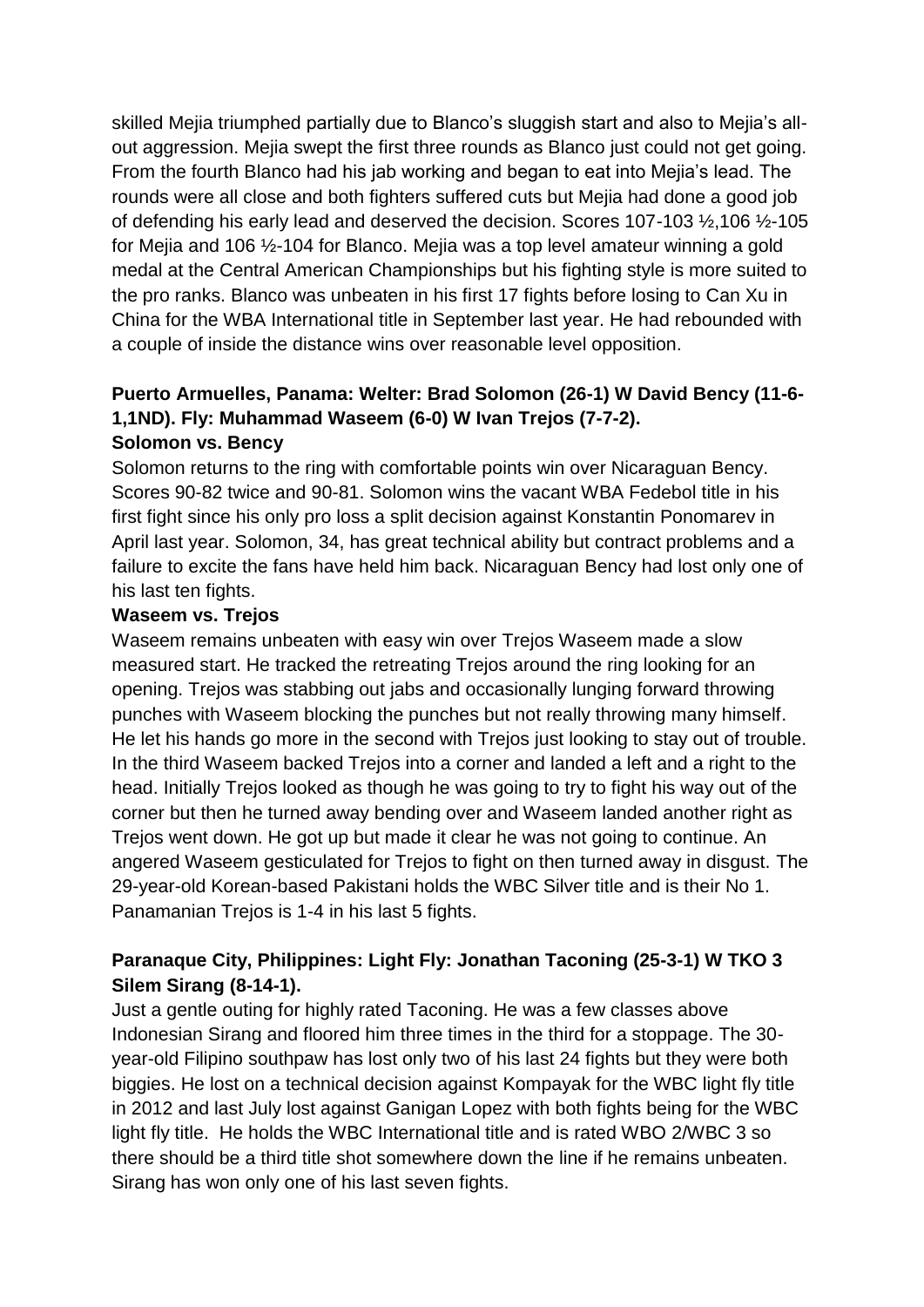# **San Juan, Puerto Rico: Super Welter: Marcos Osorio (8-0-1) DREW 8 Richard Gutierrez (30-17-2,2ND). Light: Nestor Bravo (11-0) W TKO 1 Hector Fernandez (3-6).**

# **Osorio vs. Gutierrez**

The WBC Fecarbox title remains vacant after these two fought to a draw. Osorio made a good start and looked to be building his way to a win until he injured his right hand in the third round. From there the local prospect had to rely heavily on his jab and Gutierrez was able to take chances as he pressed hard. Osorio showed excellent movement but without a right he was always going to find it hard to win this one against the much more experienced Colombian. Scores 77-75 for Osorio,77-75 for Gutierrez and 76-76. Osorio, a former Pan American Youth champion, wants a return to show that he can beat Gutierrez when he has two good hands. Gutierrez, 39, had a huge advantage when it comes to experience but this was his first fight for 16 months.

# **Bravo vs. Fernandez**

Bravo gets this one over quickly as he put fellow Puerto Rican Fernandez twice for a first round stoppage. The 23-year-old prospect has seven wins by KO/TKO. As an amateur he became well known in Puerto Rico when he beat Felix Verdejo and almost torpedoed Verdejo's chances of appearing at the 2012 Olympics. Fourth loss by KO/TKO for late choice Fernandez.

# **Manchester, England: Super Feather: Zelfa Barrett (18-0) W TKO 1 Jordan Ellison (7-11). Middle: Rafael Chiruta (13-39-1) W TKO 1 Reece Cartwright (17- 1).**

# **Barrett vs. Ellison**

Barrett continues to look a real prospect as he destroys Ellison with two knockdowns. Ellison made a confident start moving forward behind his jab. Barrett was on the back foot just taking his time looking for an opening. He flashed out a right to the head and a couple of body punches. Ellison came forward again with a jab and a right cross and was still taking the fight to a retreating Barrett. The next time Ellison moved in Barrett nailed him with a right to the head that put Ellison down on his knees. He struggled to get up but made it and walk forward when asked to by the referee. Barrett finished in style opening Ellison up with three jabs and then landing a right to the head that had Ellison down and unable to beat the count. Now 11 wins by KO/TKO for the 24-year-old Manchester "Brown Flash" who gets his eighth win by KO/TKO in his last nine fights. One to watch. Only the second loss by KO/TKO for Ellison who came to fight only to be obliterated by those rights from Barrett

# **Chiruta vs. Cartwright**

This one went to script for most of the first round. The unbeaten Cartwright made use of his 6'3" height and the added reach to stab home jabs and step in with lefts and rights to head and body. Chiruta was almost static just hiding behind a high guard. When he did react it was with huge wide swings which Cartwright easily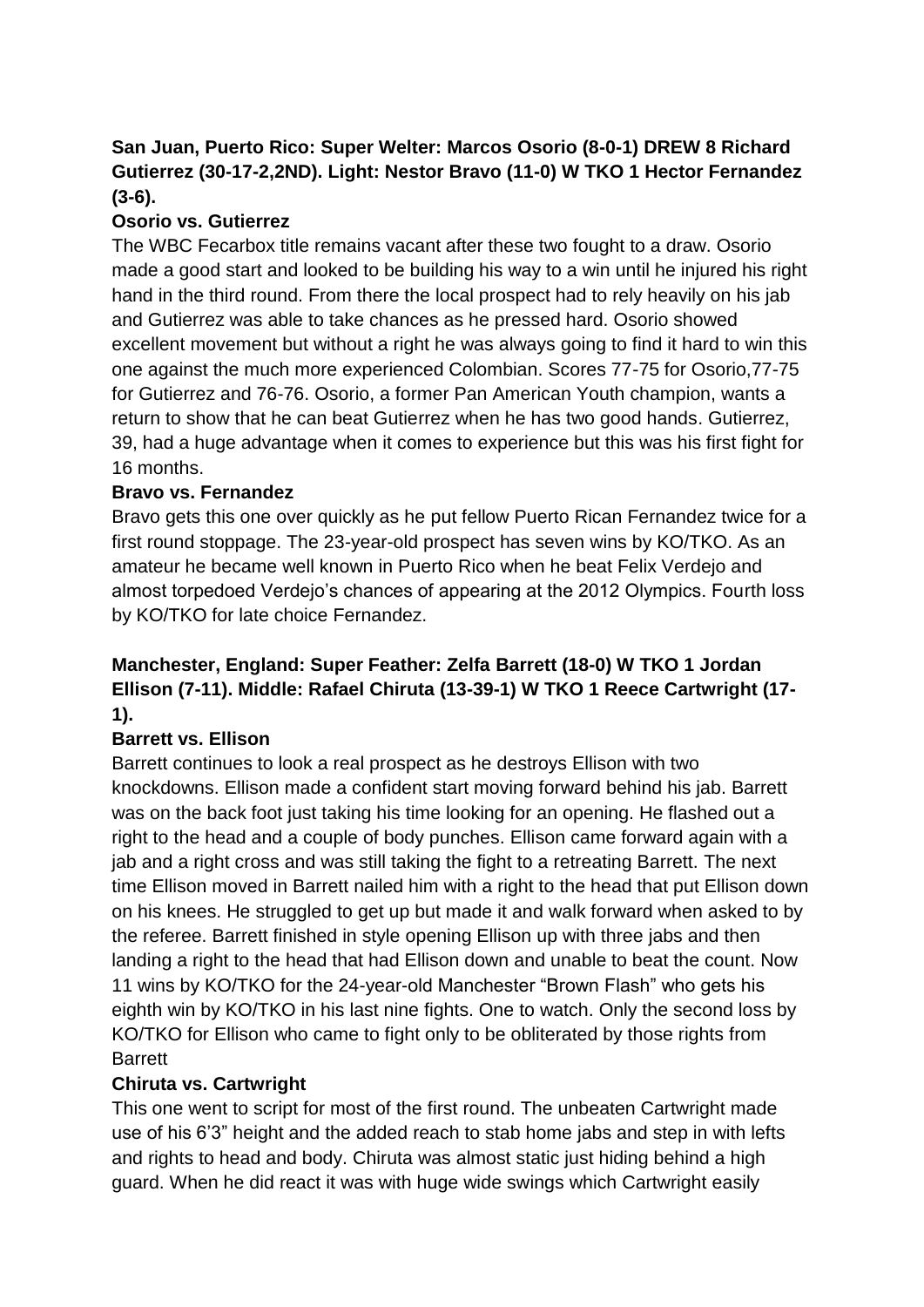avoided. Suddenly with Cartwright trapped on the ropes Chiruta landed an overhand right and then another sending Cartwright to his knees. He arose immediately only to be caught with another right. Chiruta landed punch after punch but somehow Cartwright kept upright and tried to fight back but a right to the temple had his legs wobbling and the fight was stopped with just ten seconds to go in the round. This is not the first time the 37-year-old Spanish-based Romanian has sprung and upset. Back in 2013 he battered top European Ruben Varon to defeat in two rounds and in his last fight in May floored and outpointed unbeaten Bulgarian Amaro Diallo (19-0). If he does this too often the work will dry up. Cartwright, 23, the IBF youth champion, had won 10 of his last 11 fights by KO/TKO so this was a huge upset.

### **July 30**

# **Bakersfield, CA, USA: Welter: Victor Ortiz (32-6-2) W TKO 4 Saul Corral (25-10). Super Welter: Nat Gallimore (19-1-1) W RTD 5 Justin DeLoach (17-2). Light: Karlos Balderas (2-0) W KO 1 Eder Amaro (3-4).**

### **Ortiz vs. Corral**

Ortiz returns to the ring and overpowers Corral for an inside the distance victory. Ortiz was firing hurtful southpaw lefts to the body and crowding Corral from the start. Corral was on the retreat and really did not have the skill or the power to keep Ortiz out. Corral was forced to trade in the second and a left to the head had him staggering. Ortiz kept up the pressure. Corral was scoring well in the trading but Ortiz had the bigger punch. Corral was constantly clinching and was given a stern warning at the end of the round. Ortiz was still ploughing forward in the third scoring with long powerful lefts and Corral clinched yet again and the referee deducted a point from him. Ortiz continued to land lefts to the body and in the last action of the round he got though with a succession of head punches. In the fourth Ortiz pinned Corral to the ropes and landed a series of punches ending with a devastating left that dumped Corral on the canvas on his rear. He somehow struggled to his feet but was in a bad way. He convinced the referee he was able to continue but when the action resumed Ortiz batter him on to the ropes and landed a barrage of head shots that brought the referee jumping in to stop the fight. The 30-year-old former WBC welter champion was having his first fight since being knocked out in four rounds by Andre Berto in April last year. We will need to see him against stronger opposition to find out how this comeback will work out. Only the third loss by KO/TKO for Corral who had taken both Sadam Ali and Josesito Lopez the full ten rounds in the last ten months.

### **Gallimore vs. DeLoach**

Gallimore springs big surprise as he beats world rated DeLoach in an exciting slugging match. This one was not for the faint hearted as these two were exchanging bombs from the start. Near the end of the first round Gallimore caught DeLoach with a right to the body followed by a vicious left hook that sent him tumbling to the floor face down. DeLoach was up at four and the bell went as the eight count was completed. It was bombs away again in the second. DeLoach landed some heavy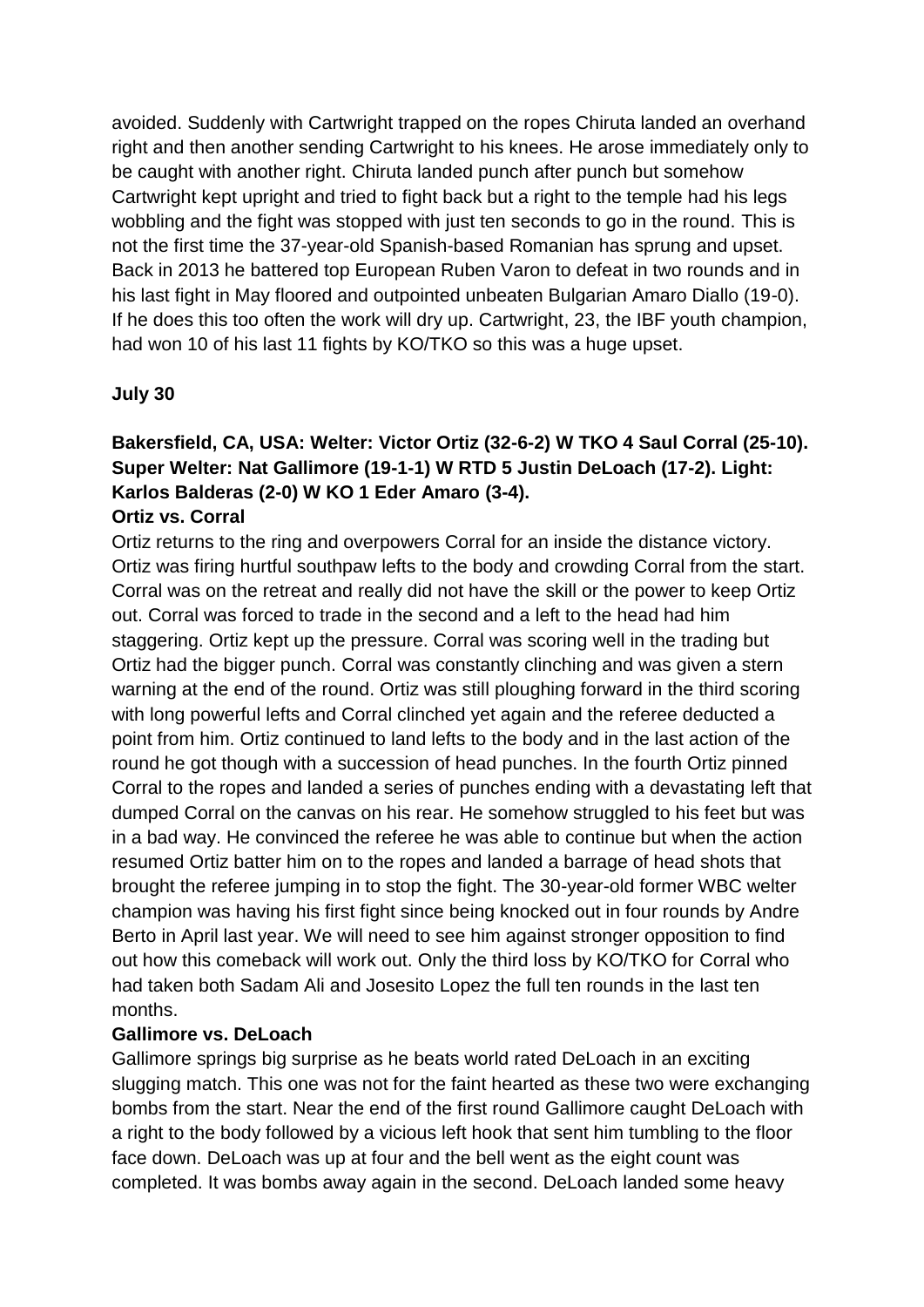stuff but it did not faze Gallimore who was talking to DeLoach all through the round. DeLoach scored with a blistering right uppercut but in the next exchange a right from Gallimore had DeLoach stumbling wildly and another right followed by a left hook sent DeLoach down on the canvas and half way out through the bottom rope. He was up at nine and then survived some heavy pressure and in the dying seconds of the round he was staggered by a left and then landed a right of his own that stiffened Gallimore's legs and briefly Gallimore looked in trouble. Already there had been more excitement in this fight than in the twelve rounds between Garcia and Broner. The pace dropped in the third but it was still as brutal. Both were taking and giving thunderous punches and both were urging the other man to bring it on. DeLoach seemed to be getting on top. No real change in the fourth as these two loaded up on their punches and pounded each other. Gallimore was scoring with some necksnapping uppercuts and DeLoach seemed to be weakening. It was all Gallimore in the fifth as connected time and again with vicious uppercuts. DeLoach tried to punch back but late in the round another right to the head had his legs wobbling and he held desperately to get to the bell. When he went back to his corner he collapsed on his stool and overbalanced and almost fell out of the ring. His corner retired him. Huge, huge win for the 29-year-old Illinois-based Jamaican who now has 16 wins by KO/TKO. His only loss was a split decision against experienced Lithuanian Virgilijus Stapulionis in June last year and this is his sixth win by KO/TKO since then. The 24 year-old DeLoach was a firm favourite here. Of his last four victims three were unbeaten and the four had combined records of 57-1. He was rated IBF 4(3)/WBA 10/WBC 14but has blown those ratings and has some considerable rebuilding to do.

### **Balderas vs. Amaroo**

US Olympian Balderas did not hang around too long. One crippling body punch put Amaroo down and he could not beat the count. All over in 96 seconds. In his first pro fight his opponent retired after the bell ending the first round so Balderas is no time waster. The 20-year-old Californian qualified for the Olympics through the WSB where he was 5-1 over two seasons and he got through to the quarter-finals in Rio before losing to Cuban Lazaro Alvarez. Balderas another name to note. Second loss by KO/TKO for Amaroo.

**Qunigdao, China: Heavy: Jun Long Zhang (18-0) W KO 1 Osborne Machimana** 

**(22-10-2)** Zhang retains his WBA Oceania title with first round stoppage of South African fat man Machimana. The 35-year-old Chinese fighter has won all of his 18 fights by KO/TKO and has taken less than 36 rounds to do so but his opposition has not been strong. No weights given but Machimana, 38, is 6'3 ½" (192cm) and weighed 299lbs (135kg) for a fight in April which tells you all you need to know about him. This is his sixth loss by KO/TKO

**Osaka, Japan: Bantam: Mark John Yap (27-12) W TKO 4 Kentaro Masuda (27- 8). Middle: Koki Tyson (13-2-2) W PTS 12 Brandon Lockhart Shane (8-6-1). Super Welter: Ratchasi (9-3) W TKO 11 Jumbo Petagine (10-5). Yap vs. Masuda**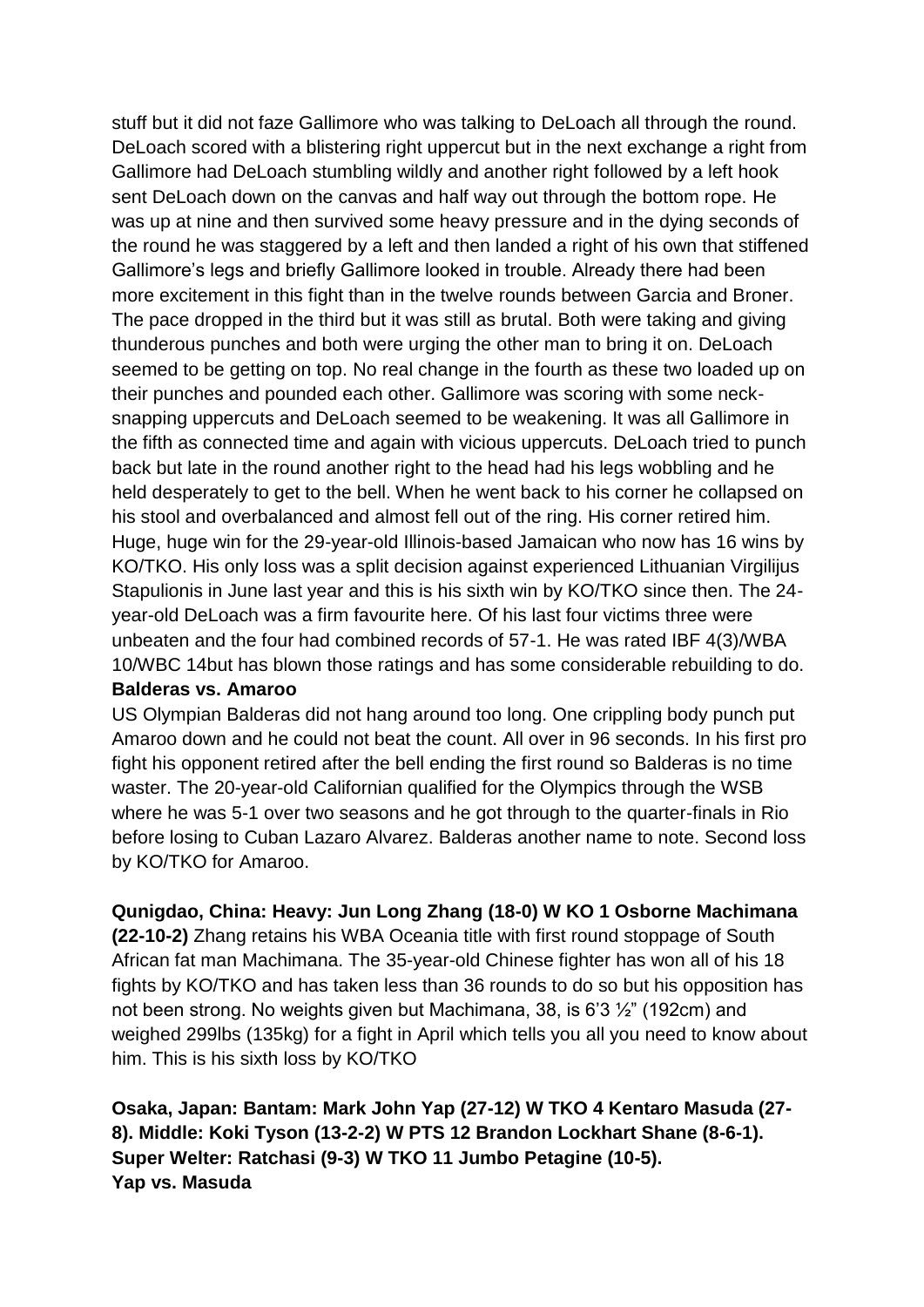Yap holds on to his OPBF title with a remarkable turnaround. The Japanese-based Filipino was floored in the first by a right counter that put him face down on the canvas. Yap beat the count but heavy rights floored him twice more and after he made it to his feet he was saved by the bell. Masuda tried to finish it in the second but Yap recovered well and in the third he stopped Masuda in his tracks with two choice uppercuts. Yap ended it in the fourth flooring Masuda twice to force the stoppage. First defence of the OPBF title for "The Journey Man" who has 13 wins by KO/TKO. Japanese bantam champion Masuda, the OPBF No 2, had won his last six fights.

### **Tyson vs. Shane**

Another successful OPBF champion as Tyson outpoints Shane. The size difference was huge here with Tyson standing 6'3" (190cm) and American Shane 5'6" (168cm). It didn't help Shane's case that Tyson is also a southpaw. Tyson was able to use his reach to score on the outside and floored Shane in the fourth. Shane recovered and tightened his defence and took the fight to Tyson getting some success. After eight rounds the cards showed Tyson in front 79-73, 77-72 and 76-74. Tyson stuck to his boxing and increased his lead but was rocked momentarily in the tenth before easing his way to victory. Scores 119-109, 117-109 and 115-111. The 24-year-old local has won 11 of his last 12 fights. Shane, who hails from Brooklyn, had never gone past eight rounds before and only once past four.

### **Ratchasi vs. Petagine**

Ratchasi made it a treble for OPBF title holders as he recorded a late stoppage of local fighter Petagine. Petagine had edges in height and reach but Ratchasi applied plenty of pressure and found his way inside enough to build an early read being up on two cards 40-36 and 39-37 and even at 38-38 on the third. The champion continued to get stronger and widened his gap by outhustling Petagine over the middle rounds and after eight was up on all three cards at 78-74 twice and 79-72. Petagine had never been passed eight rounds before and he tired badly and was taking too much punishment and his corner threw in the towel in the eleventh. The 32-year-old Ratchasi was making the first defence of his OPBF title. He has an unimpressive record but has shown considerable improvement in winning his last three fights. Petagine, the OPBF No 11, has won only one of his last four fights. His full name is Jumbo Oda Nobunaga Shoten Petagine but life is too short for me to use that.

**Fight of the week**: Nat Gallimore vs. Justin DeLoach a war of attrition with both fighters rocked at times.

**Fighter of the week**: Mikey Garcia as he almost outclasses Adrien Broner and puts himself in line to become a four division champion

**Punch of the week**: Quite a few candidates but I go for the pulverising right from Tyrone Williams that flattened William Gonzalez with honourable mentions to the left hook from Daniel Lozano that effectively ended his fight against David Carmona and the left from Victor Ortiz that sent Saul Corral down in a heap against the ropes.

**Upset of the week**: Sho Kimura's win over Shiming Zou with honourable mention to Gallimore's win over DeLoach